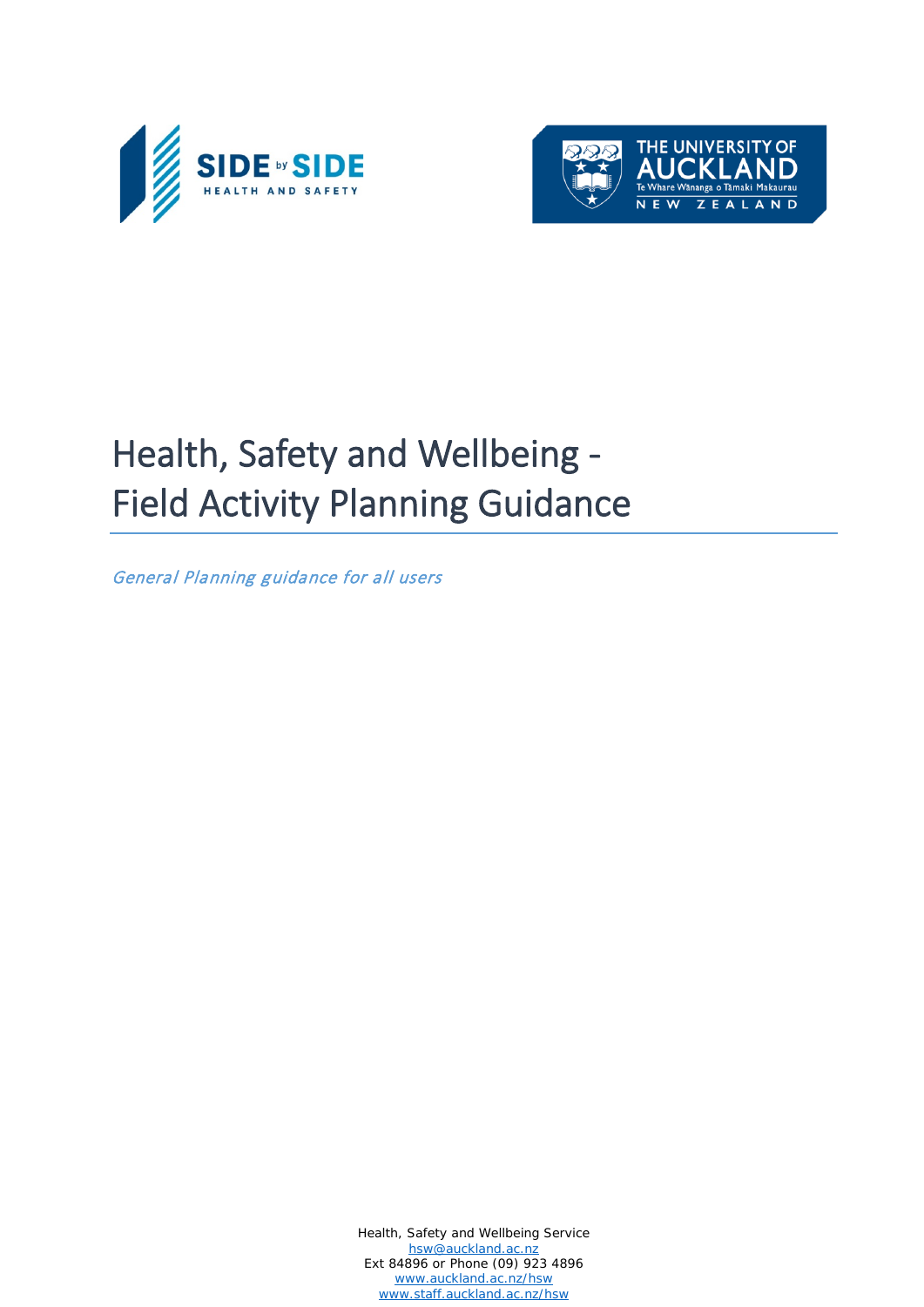# **1 CONTENTS**

| 2.1  |       |                                                              |
|------|-------|--------------------------------------------------------------|
| 3.1  |       |                                                              |
|      | 3.1.1 |                                                              |
|      | 3.1.2 |                                                              |
|      | 3.1.3 |                                                              |
|      | 3.1.4 |                                                              |
|      | 3.1.5 |                                                              |
|      | 3.1.6 |                                                              |
| 4.1  |       |                                                              |
| 4.2  |       |                                                              |
| 4.3  |       |                                                              |
|      | 4.3.1 |                                                              |
|      | 4.3.2 |                                                              |
|      | 4.3.3 |                                                              |
|      |       |                                                              |
|      | 4.4.1 |                                                              |
|      | 4.4.2 |                                                              |
|      | 4.4.3 |                                                              |
|      | 4.4.4 |                                                              |
|      | 4.4.5 |                                                              |
|      | 4.4.6 |                                                              |
| 4.5  |       |                                                              |
| 4.6  |       |                                                              |
|      | 4.6.1 |                                                              |
| 4.7  |       |                                                              |
| 4.8  |       | Third party credentials/collaboration with other agencies 25 |
| 4.9  |       |                                                              |
| 4.10 |       |                                                              |
| 4.11 |       |                                                              |
|      |       |                                                              |
|      |       |                                                              |

2/30 Approved by: Associate Director, Health, Safety and Wellbeing<br>
Document Owner: Associate Director, Health, Safety and Wellbeing<br>
Issue Date: May 2018 Document Owner: Associate Director, Health, Safety and Wellbeing Content Manager: Manager, Health, Safety and Wellbeing Manusculphen Review Date: May 2021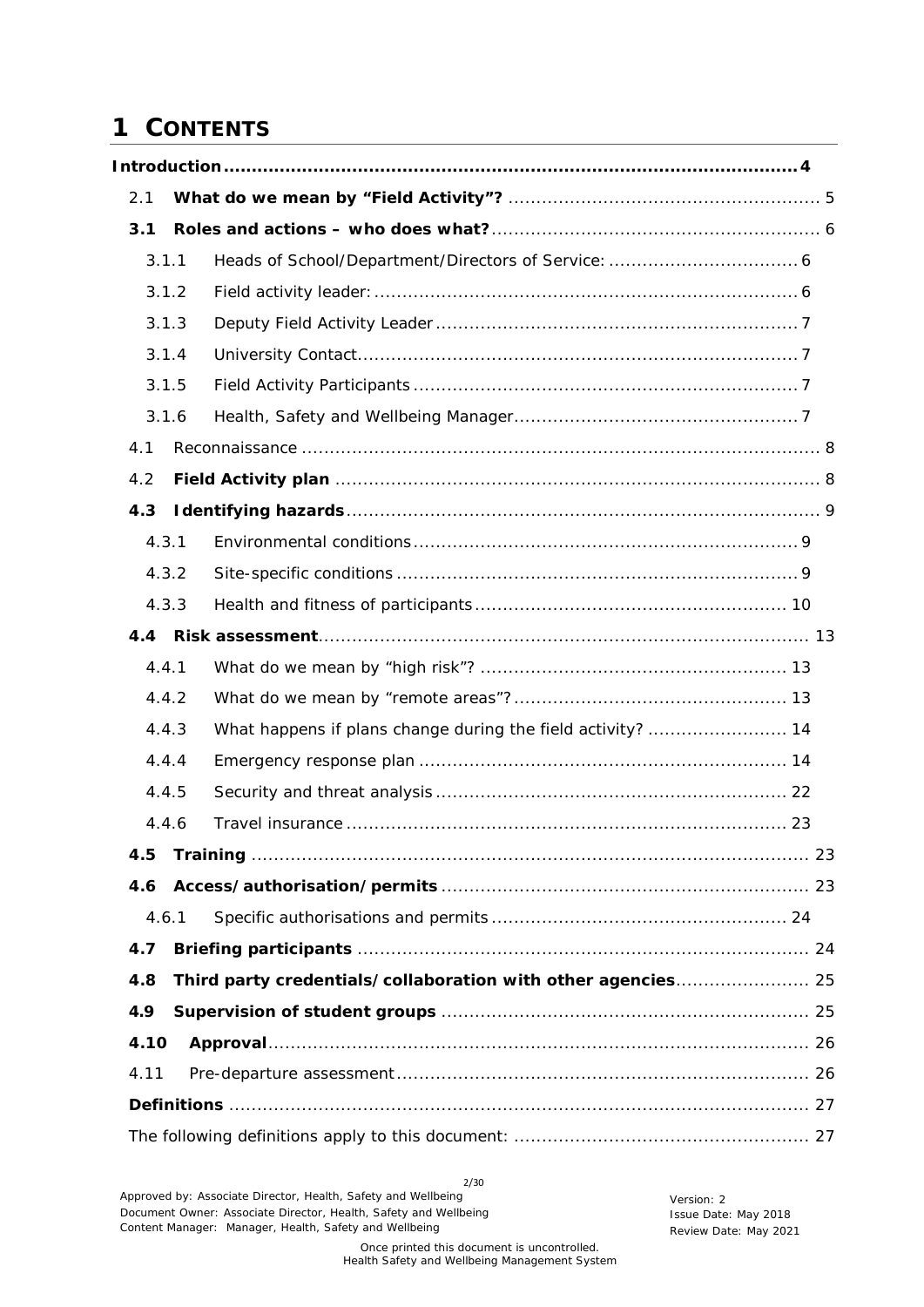3/30 Approved by: Associate Director, Health, Safety and Wellbeing<br>
Document Owner: Associate Director, Health, Safety and Wellbeing<br>
Issue Date: May 2018 Document Owner: Associate Director, Health, Safety and Wellbeing Content Manager: Manager, Health, Safety and Wellbeing Review Date: May 2021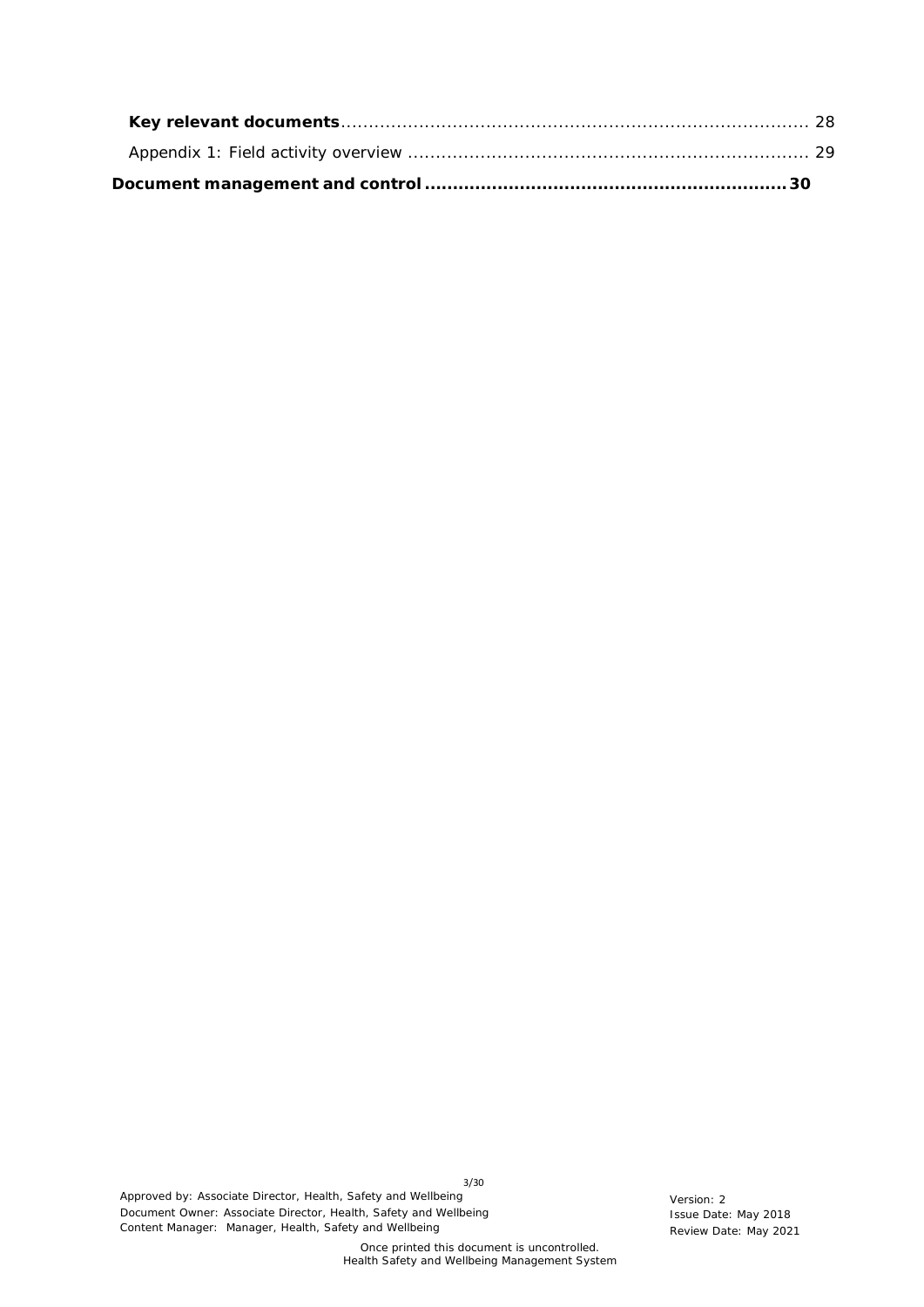## <span id="page-3-0"></span>**Introduction**

Field activity is a distinctive characteristic of university life and an essential part of teaching and research, enhancing the academic development of staff and students. The University of Auckland conducts multiple activities across its many faculties and service divisions, which involve work, study or research outside the controlled environment of University facilities. The University therefore has a responsibility to ensure that health and safety is a key consideration in the planning and operation of field activities, and that such activities are carried out in an environmentally responsible manner.

Some field activities are inherently high risk due to the work environment or the nature of the work undertaken. The University takes a risk-based approach to the management of such activities, expecting that planning is thorough and robust, appropriate procedures and equipment are used, and participants are fully briefed and/or trained in advance.

This guidance has been developed to help staff and students meet the University Field Activity Health, Safety and Wellbeing Standard, which is intended to ensure that:

- Comprehensive and robust preparation and planning is carried out
- Thorough risk assessments are conducted
- Good practice procedures, controls and risk reduction strategies are used
- Staff or contractors undertaking fieldwork leadership, approvals and supervision are trained, competent and have appropriate knowledge
- Participants are supervised, capable and fit
- Emergency plans are prepared and are operational
- Appropriate information from any incident is captured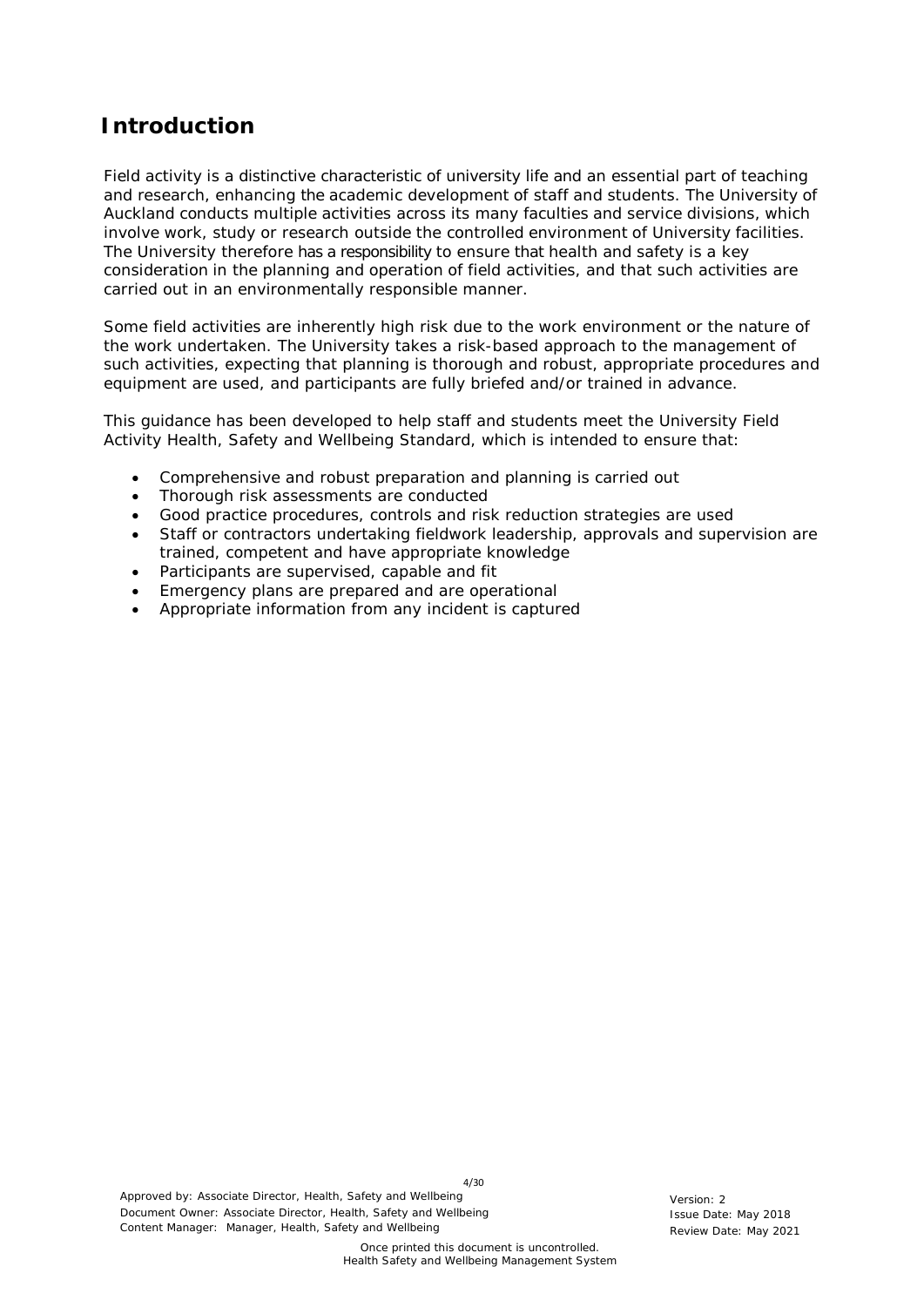# **2 BUILDING AWARENESS**

## <span id="page-4-0"></span>**2.1 WHAT DO WE MEAN BY "FIELD ACTIVITY"?**

Field activity is any work carried out by staff or students for the purposes of teaching, research or representing the University off campus (where health and safety of participants is not managed by other host institutions).

Examples of field activity include:

- Groups of staff, students and contractors who travel off campus as part of a University course of study (undergraduate or postgraduate)
- Groups of staff, students and contractors who travel off campus as part of a University research project, and are intending to visit or work at locations that are not governed by University of Auckland health and safety policies and controls
- Staff and students engaged in research off campus

Field activity does not include:

- Approved travel to conferences (with University travel insurance coverage) where participants can be expected to be responsible for their own wellbeing
- Activities based at established University facilities, which are covered by the University Health and Safety Policy
- Study that is part of a University of Auckland Study Abroad programme or elective courses taken at other institutions
- Local and international off-campus placements of students and staff
- Placements and work experience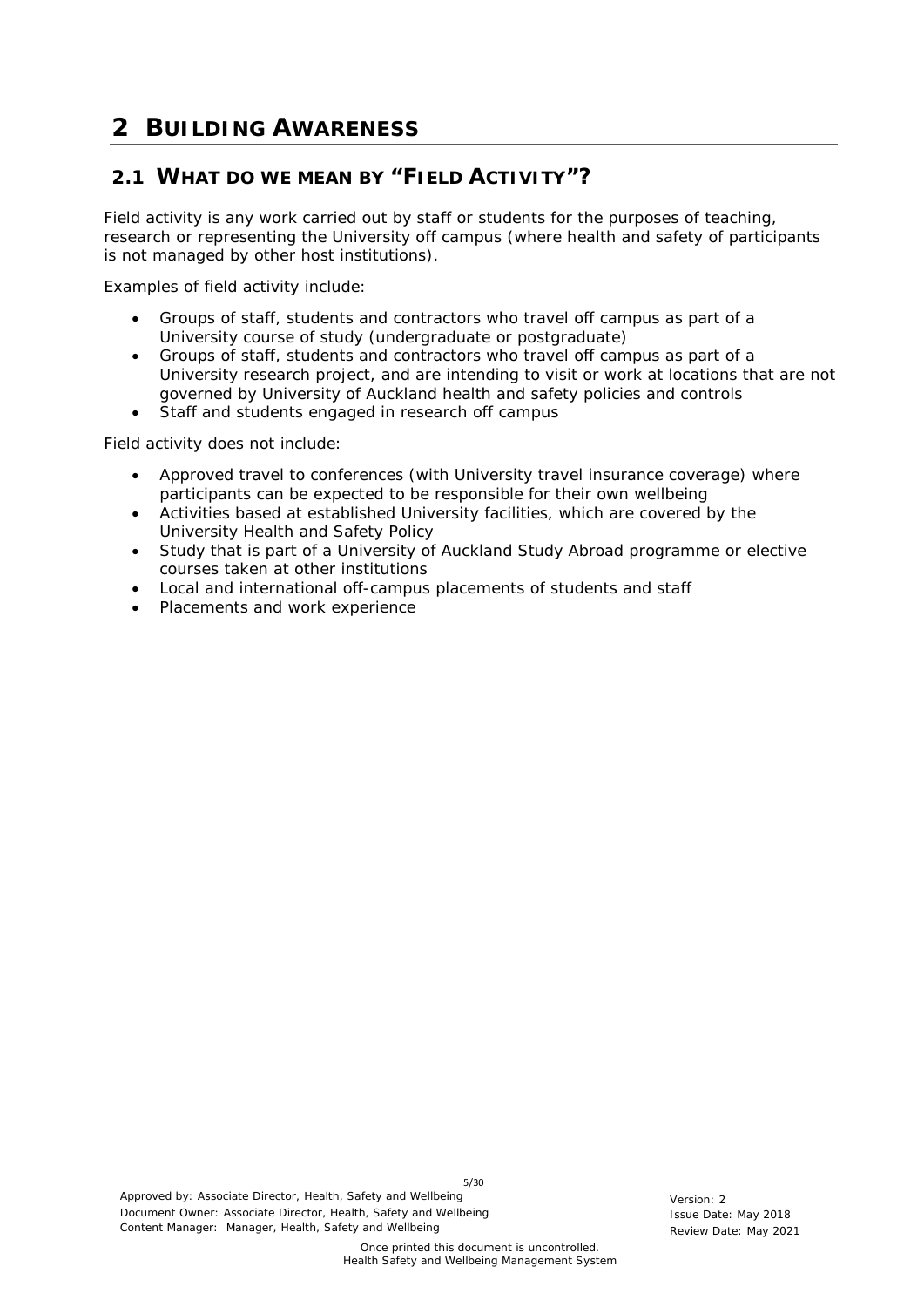# **3 PEOPLE**

## <span id="page-5-0"></span>**3.1 ROLES AND ACTIONS – WHO DOES WHAT?**

#### **3.1.1 Heads of School/Department/Directors of Service:**

- <span id="page-5-1"></span>• Identify appropriate members of your staff who are qualified for field activity roles such as field activity leader, expert reviewer(s), University contact etc.
- Implement a system to identify which staff and students will participate in field activities, and when and where they will take place.
- Check that health monitoring is carried out where required by the field activity plan.
- Check that records are kept for the relevant length of time.
- Approve all field activity plans before the field activity begins.

## <span id="page-5-2"></span>**3.1.2 Field activity leader:**

This is an academic leader of teaching and research, professional staff manager or contractor who has the authority and responsibility to make decisions on all aspects of the field activity, which may be a taught course, research project or collaborative expedition. This person has the capability, qualifications and experience to be responsible for the planning and operation of the field activity, as designated by the dean of faculty or head of school/department.

- If the field activity requires overseas travel, find out whether the location is identified by the New Zealand government as "high risk" (www.safetravel.govt.nz) and if so, contact the Health, Safety and Wellbeing Manager for advice.
- Complete a field activity plan.
- Determine an appropriate staff/student ratio when planning a field activity for undergraduate students. As a guide, a ratio of one staff member to ten inexperienced students carrying out low risk activities in a rural area would be adequate. A ratio of less than 1:20 is not recommended.
- Ensure that the field activity plan is approved and the control measures are in place before the field activity begins.
- Refer any requirement for health monitoring during the field activity to the appropriate medical adviser.
- If the field activity is overseas, provide insurance/health and safety documentation in line with the host country's requirements.
- Brief all participants before the trip.
- Make sure all participants understand their own roles and those of their team members.
- Organise any training identified as necessary by the field activity plan.
- Check that the University contact has all the relevant information, including changes of plan or notification of emergencies during field activity.
- If a third party is involved (catering, transport etc.), make an assessment of the organisation's health and safety suitability in conjunction with the Health, Safety and Wellbeing Service.
- If you have undertaken the planning but are not able to supervise the operation of the activity, appoint another qualified person to be the field activity leader.
- Ensure that agreed emergency processes can be put into action immediately if an emergency arises.
- Report any accidents/incidents that occur during field activity, by phone or other communications device in the first instance, or use the University's online Accident/incident reporting system.
- Review the process after the field activity to support continuous improvement.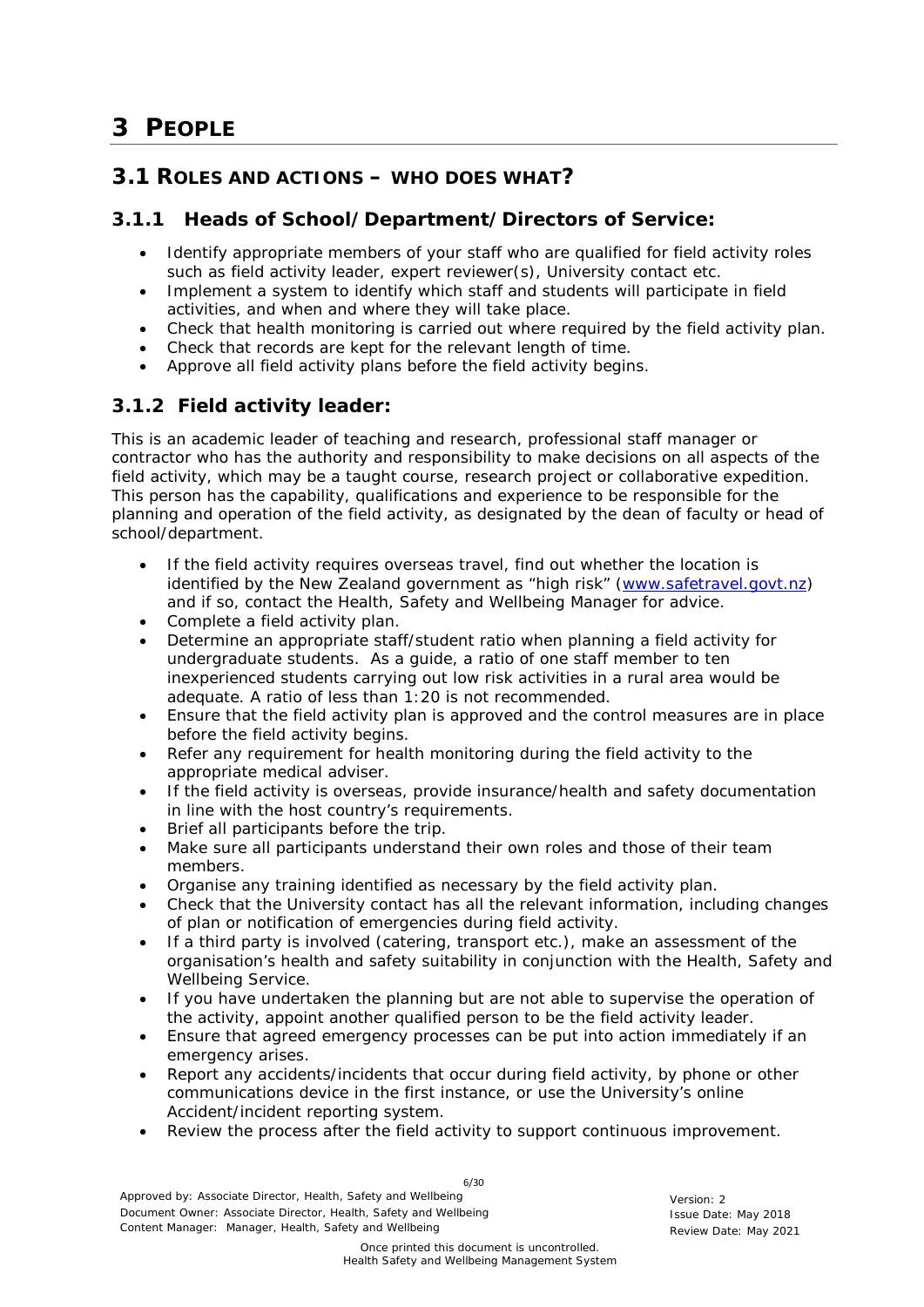## <span id="page-6-0"></span>**3.1.3 Deputy Field Activity Leader**

Where the field activity group comprises more than ten participants, or the group will be split up at the site, one or more deputy field activity leaders must be in attendance. This person is an academic leader of teaching and research, professional staff manager or contractor who has the capability, qualifications and experience to be responsible for the planning and operation of the field activity, as designated by the dean or head of school/department. Where possible, leaders should include male and female representatives for mixed gender groups.

- Support the field activity leader to carry out all their duties, as described above.
- Provide "checks and balances" from a health and safety perspective.

## <span id="page-6-1"></span>**3.1.4 University Contact**

This is a University staff member with knowledge of the field activity who can be contacted for support and in case of emergency.

- Familiarise yourself with the field activity plan and associated documentation.
- If the activity is in a remote area, provide your contact details to the local police and/or DOC ranger.
- If the activity is considered high risk, use a scheduled check-in process.
- Be contactable at all times in case of an emergency.
- Know how to contact the field activity leader at all times.
- Be able to locate contact details for all participants and their next of kin, as well as medical questionnaires, emergency processes, itineraries and control measures.
- Implement agreed/approved emergency plans if required.

## <span id="page-6-2"></span>**3.1.5 Field Activity Participants**

This refers to staff, students and contractors taking part in field activities, as well as volunteers (defined as "pre-recognised" people willing to participate in field activities, who are offering their time and services for no remuneration). A participant may work independently, without direct supervision (as an activity leader) or under direct supervision by the field activity leader.

- Familiarise yourself with the field activity plan and follow any control measures that are indicated.
- Familiarise yourself with emergency processes and follow them if an emergency arises.
- Supply any information relevant to your health and safety to the field activity leader.
- Get medical advice or assessment where required by your line manager, lecturer or tutor.
- Complete consent forms.
- Follow all instructions as requested by the field activity leader.
- Report any hazards associated with the field activity to the field activity leader.

## <span id="page-6-3"></span>**3.1.6 Health, Safety and Wellbeing Manager**

- Support staff in meeting the University Field Activity Health and Safety Standard.
- Advise staff on how to write field activity plans.
- Assist in monitoring MFAT advice when field activity is scheduled in countries identified as "high risk".

The health and safety responsibilities of staff, students and visiting personnel are fully detailed in the University of Auckland Health and Safety Policy, available on the University of Auckland website.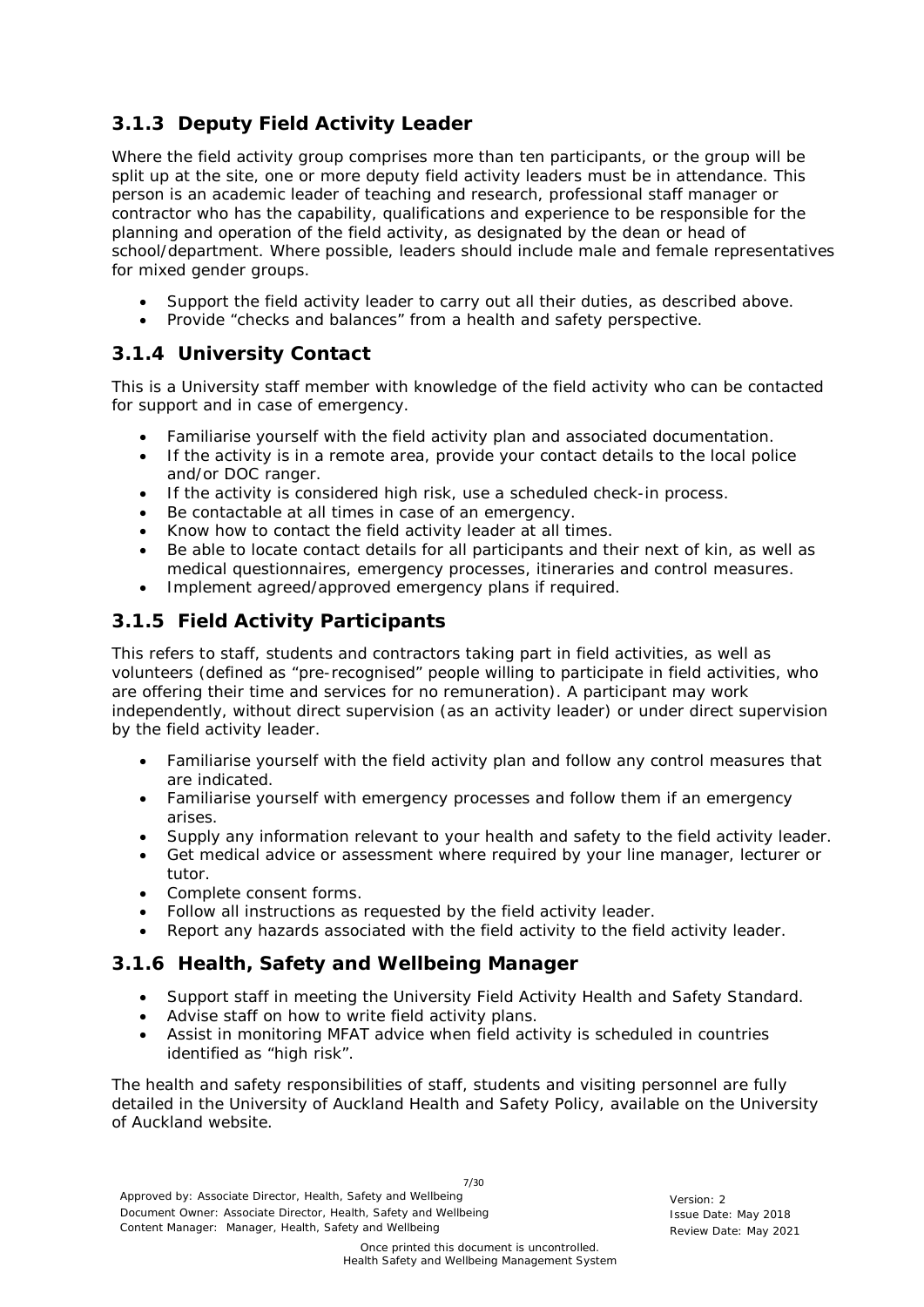# **4 PLANNING**

## <span id="page-7-0"></span>**4.1 RECONNAISSANCE**

Thorough pre-planning could make the difference between success and failure (or worse) on a field trip. Wherever it is reasonably practicable, pre-trip reconnaissance should be carried out by the field activity leader or authorised delegate, in order to gather information about the location and its suitability for the proposed field activity. Factors to scope include:

- Transport
- Nature of the site
- Potential hazards
- Environmental conditions
- Access and permissions
- Accommodation
- Proximity to food and medical supplies
- Cultural considerations
- Local knowledge and where to get it

## <span id="page-7-1"></span>**4.2 FIELD ACTIVITY PLAN**

A field activity plan is a mandatory requirement for any field activities undertaken by University staff, students, contractors and volunteers. The plan needs to include a risk assessment and an emergency response plan. Factors to take into account when writing the plan include:

- The purpose of the field activity: specifics of the teaching or research project or expedition
- The location of the field activity: local, overseas, urban, rural, remote, coastal, marine
- Age, gender, experience and any disabilities/medical conditions of participants
- Access/permissions: DOC, local iwi, local authorities
- Government advice about travel to countries considered "high risk"
- Travel and transport to location: flights, boat trips, public transport, driving University or private vehicles
- Transport on site: 4WD vehicles, all-terrain vehicles, forklifts, tractors and other specialist vehicles, e.g. aircraft, marine vessels
- Environmental conditions: climate, weather contingencies, terrain, access, tides, sea conditions, river flow, pollutants
- Actions required during the field activity, e.g. heavy lifting, driving off road, working with animals
- Hazardous substances being handled or sampled, e.g. taking chemicals onto site, sampling microbiological specimens
- Equipment required: electrical equipment, machinery, specialist equipment such as climbing gear, personal protective equipment (PPE)
- Communications devices: mobile phones, two-way radio, satellite phones, personal locator beacons, tracking devices
- Food, water and hygiene: adequate supplies of food, potable drinking water, toiletries, sanitation/cleaning gear, cooking and refrigeration facilities, nearest source of additional supplies, transportation of supplies to the site
- Health and medical considerations: vaccinations, medications, first aid, location of nearest medical facility
- Physical fitness and capability of participants
- Personal safety and security: possibility of violence, theft, political unrest

Approved by: Associate Director, Health, Safety and Wellbeing Version: 2 Document Owner: Associate Director, Health, Safety and Wellbeing Issue Constant Issue Date: May 2018 Content Manager: Manager, Health, Safety and Wellbeing Review Date: May 2021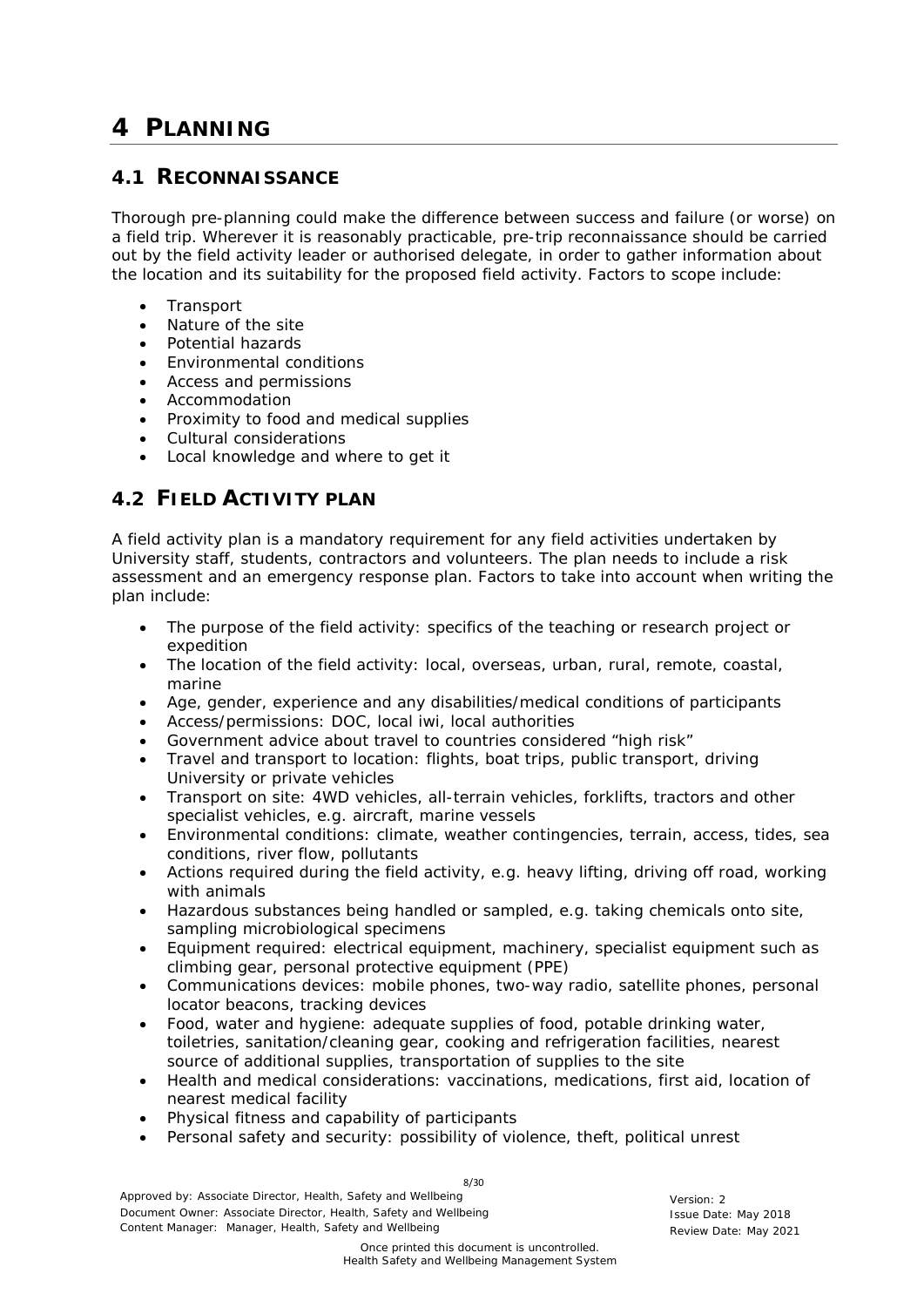• Local emergency response units (local Coastguard, Mountain Safety etc.)

For more detail on the risk profile of specific field activities and applicable control measures, please refer to the relevant guidance document.

## <span id="page-8-0"></span>**4.3 IDENTIFYING HAZARDS**

All aspects of the field activity should be taken into account, including travelling to and from the field and after hours activities.

#### <span id="page-8-1"></span>**4.3.1 Environmental conditions**

Assess hazards associated with the locality and climate:

- Sunburn
- Heat stroke
- Dehydration
- Hypothermia
- Altitude sickness
- Frostbite
- Sudden changes in weather and temperatures
- Fire
- Flooding
- Forestry
- Wild animals and insects
- Exposure to disease
- Water purity
- Potential to be stuck in snow, sand or mud
- Potential to be stranded by bad weather
- Lack of local infrastructure
- Lack of rescue services
- Political instability
- Threats to personal security

#### <span id="page-8-2"></span>**4.3.2 Site-specific conditions**

- Working alongside railways and major roads can be dangerous, and requires permission from the local authorities.
- Urban and suburban field activity hazards include traffic, physical violence or abuse, theft, and dog attacks.
- Hazards in commercial and industrial sites include traffic, machinery, chemical, biological and radiological hazards, collapsing structures and falling objects, and noise.
- Hazards on a farm include aggression from domestic animals, mechanical hazards, pesticides, crop sprays, and noise.
- Marine field activity, including coastal and shoreline work, will often require specialist equipment and/or working with a third party organisation. Hazards to consider include:
	- o Drowning
	- o Pollution
	- o Infection from polluted waters
	- o Falling rocks and landslips in coastal areas
	- o Becoming trapped by flooding or tide surges
	- o Potentially dangerous wildlife, e.g. stinging jellyfish
	- o Hypothermia

Approved by: Associate Director, Health, Safety and Wellbeing Version: 2 Document Owner: Associate Director, Health, Safety and Wellbeing Issue Date: May 2018 Content Manager: Manager, Health, Safety and Wellbeing Review Date: May 2021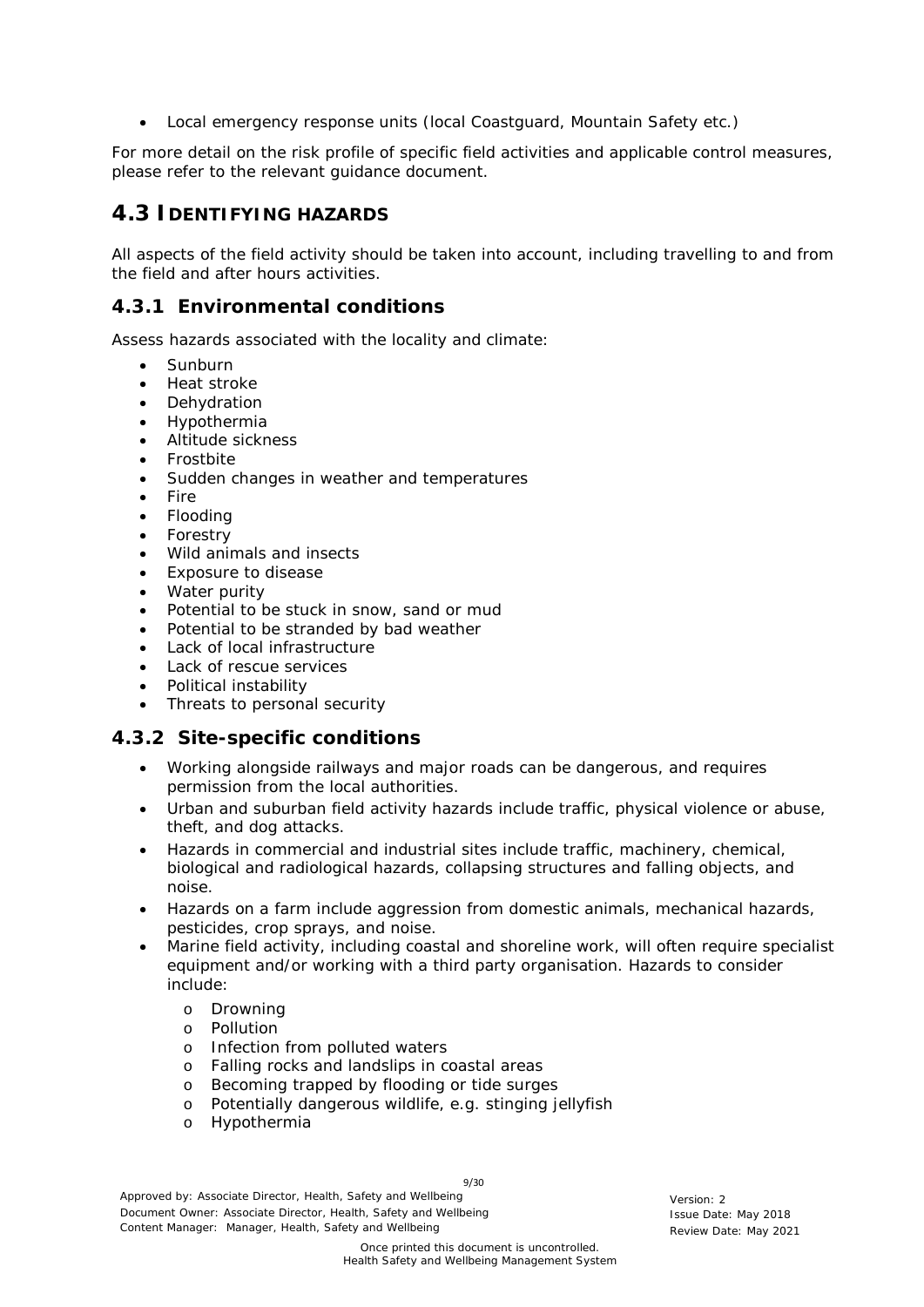There are strict health and safety rules governing the use of boats and other marine craft in New Zealand. Please refer to Maritime New Zealand's website for a full list of protocols: [Maritime New Zealand](http://www.maritimenz.govt.nz/Rules/List-of-all-rules/List-of-rules.asp#health_safety)

## <span id="page-9-0"></span>**4.3.3 Health and fitness of participants**

An essential part of the planning process is taking into account the age, experience, gender, fitness and ability of participants, and any medical conditions/disabilities they have that may pose a potential risk in the field.

Participants are to complete a Declaration and Consent Form that is submitted in confidence to the appropriate University authority. In some cases, a doctor's certificate may be required as proof of fitness to participate.

#### *4.3.3.1 Overseas travel*

If you are travelling to a country where participants may be exposed to infectious diseases such as malaria, tuberculosis and hepatitis B, vaccinations or prophylactic medications will be required, beginning weeks or even months in advance of travel. Participants should check with their doctors or consult www.safetravel.govt.nz

Note: The faculty or service division will cover the cost of immunisations to **staff members** who are undertaking an authorised field activity on behalf of the University.

Participants should ensure that routine immunisations are up-to-date (such as tetanus, measles and polio). It is also important to have a dental check-up prior to going overseas for fieldwork activities in remote areas, or where health and dental care is limited in the country of origin.

#### *4.3.3.2 Occupational health*

If the field activity could expose participants to hazardous substances, it is imperative that such hazards are identified and that appropriate control measures are applied. There are many biological and chemical hazardous materials, dust, fumes and vapours that could result in acute or long-term infection, illness or disease.

Occupational health and safety standards in a foreign country may be less stringent or even non-existent, which increases the risk of exposure to contaminants and hazards. Participants may need to acquire personal protective equipment and monitoring equipment in New Zealand and take this equipment with them when operating in another country. Additional supplies should be taken to cover the duration of the trip or task and to cover for any lost or damaged equipment.

Note that pre-existing medical conditions may make an individual more vulnerable to the adverse effects of some substances and pathogens.

Substances to be aware of include:

- Specified biological agents (human or transmissible animal pathogens or "zoonoses")
- Carcinogens
- Toxic chemicals (with both short term acute and long term chronic effects)
- Allergenic substances (some wood dusts, paint vapours, lubricants and animal fur)
- Venomous stings or bites
- Radioactive chemicals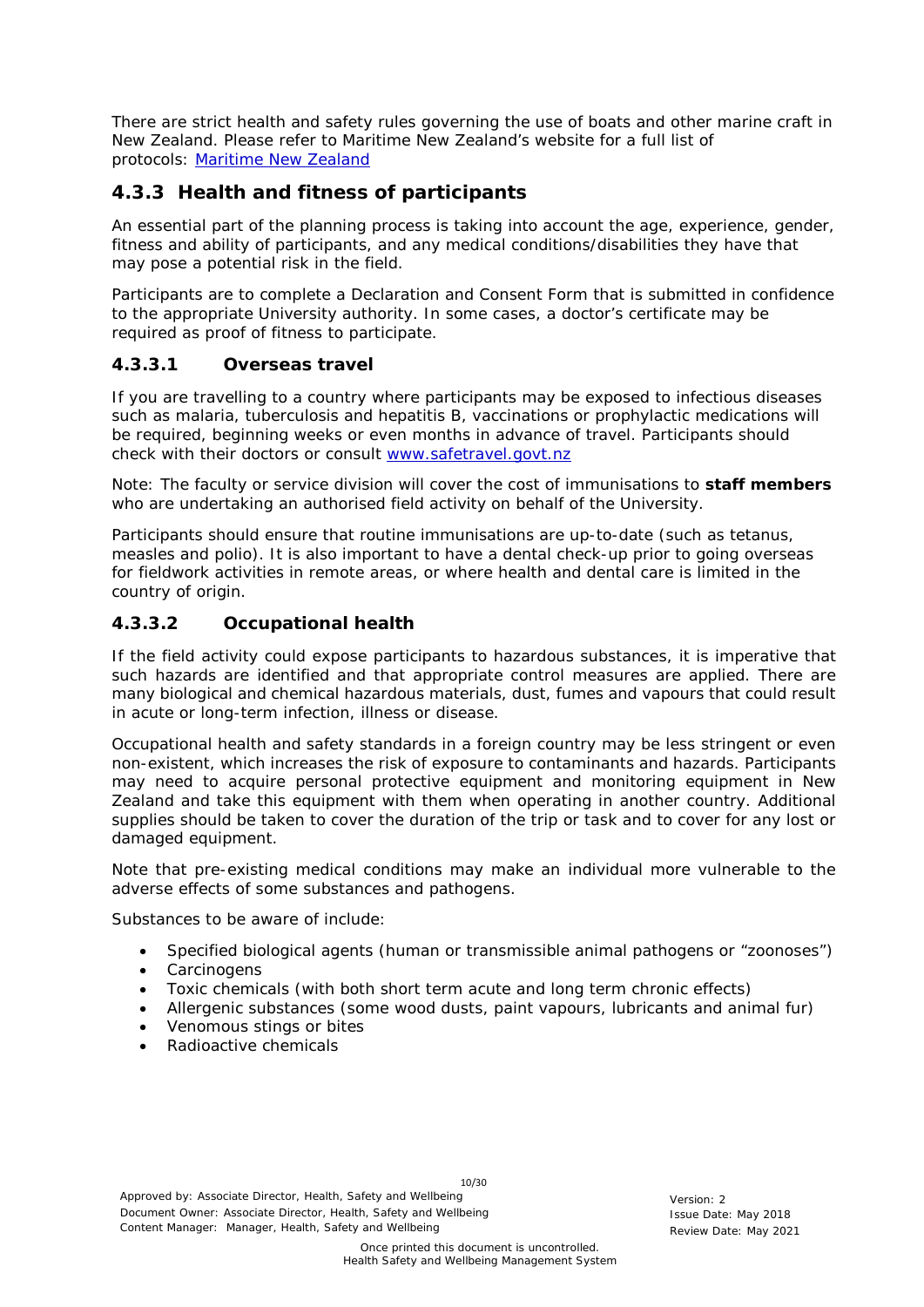| <b>Disease</b>     | <b>Hazardous substance</b>                                                                                                                                                                                                                                                           |
|--------------------|--------------------------------------------------------------------------------------------------------------------------------------------------------------------------------------------------------------------------------------------------------------------------------------|
| <b>Hepatitis A</b> | Raw sewage / faecal matter                                                                                                                                                                                                                                                           |
| <b>Hepatitis B</b> | Blood/body fluids/taking blood samples<br>Non-human primates.<br>Macaque monkeys / marmosets                                                                                                                                                                                         |
| Tetanus            | Tetanus bacteria that enter the body through wounds such as cuts, grazes and puncture<br>wounds.                                                                                                                                                                                     |
| Leptospirosis      | An infectious disease transmitted from animals to humans (a zoonosis) and from animal<br>to animal by infected urine. Infection can occur through breaks in the skin or through<br>the mucous membranes of the eyes, nose or mouth.                                                  |
| Legionellosis      | Legionella can be found in any type of water system, and in soil. The bacteria are<br>prevalent in warm stagnant water such as is found in plumbing systems, hot water<br>tanks, water in cooling towers, evaporative condensers of large air conditioning systems<br>and spa pools. |
| Rabies             | Not found in New Zealand, but can be found in some other countries:<br>Wild animals (foxes, skunks, bats, and raccoons)<br>Livestock (mostly cattle but occasionally horses, sheep, goats, and pigs)<br>Pets (mostly cats and dogs, and occasionally ferrets)                        |

#### *4.3.3.3 Participants with existing medical conditions*

Anyone with a medical condition that may affect his or her performance on a field trip should discuss the matter in confidence with their field activity leader.

If the medical condition could escalate into a life threatening event, it is important to decide whether the field activity is suitable for that person. If in doubt, consult with the person's medical practitioner, with the consent of the participant. If the decision is that this person is going to participate, include specific procedures in your emergency response plan. A confidential Declaration and Consent form must be completed by all participants.

Some environments, physical tasks or allergies may aggravate certain medical conditions and require specific planning to reduce this risk.

Staff and students with particular medical conditions (such as severe allergies that may result in anaphylactic shock) should wear "medical alert" bracelets or pendants. For information on the use of Epipens, see Field Activity Guidance - Operation, Appendix 1: *First aid medication and equipment*.

#### *4.3.3.4 Medications*

Each participant is responsible for carrying adequate supplies of any prescribed medication(s) required for the duration of the field activity. In remote areas, and where it is possible delays could result in spending more time in the field, participants should pack 1.5–2 times their normal medication supplies. A spare set of medication should be stored in a separate secure pack in case the primary supply is damaged or lost.

Some medications have adverse side effects that could impact on the individual's safety and performance on the field trip, such as drowsiness, fatigue and loss of concentration. Discuss these possibilities with the field activity leader. If in doubt about particular side effects, consult a medical practitioner.

11/30 Approved by: Associate Director, Health, Safety and Wellbeing Version: 2 Document Owner: Associate Director, Health, Safety and Wellbeing Issue Date: May 2018 Content Manager: Manager, Health, Safety and Wellbeing Review Date: May 2021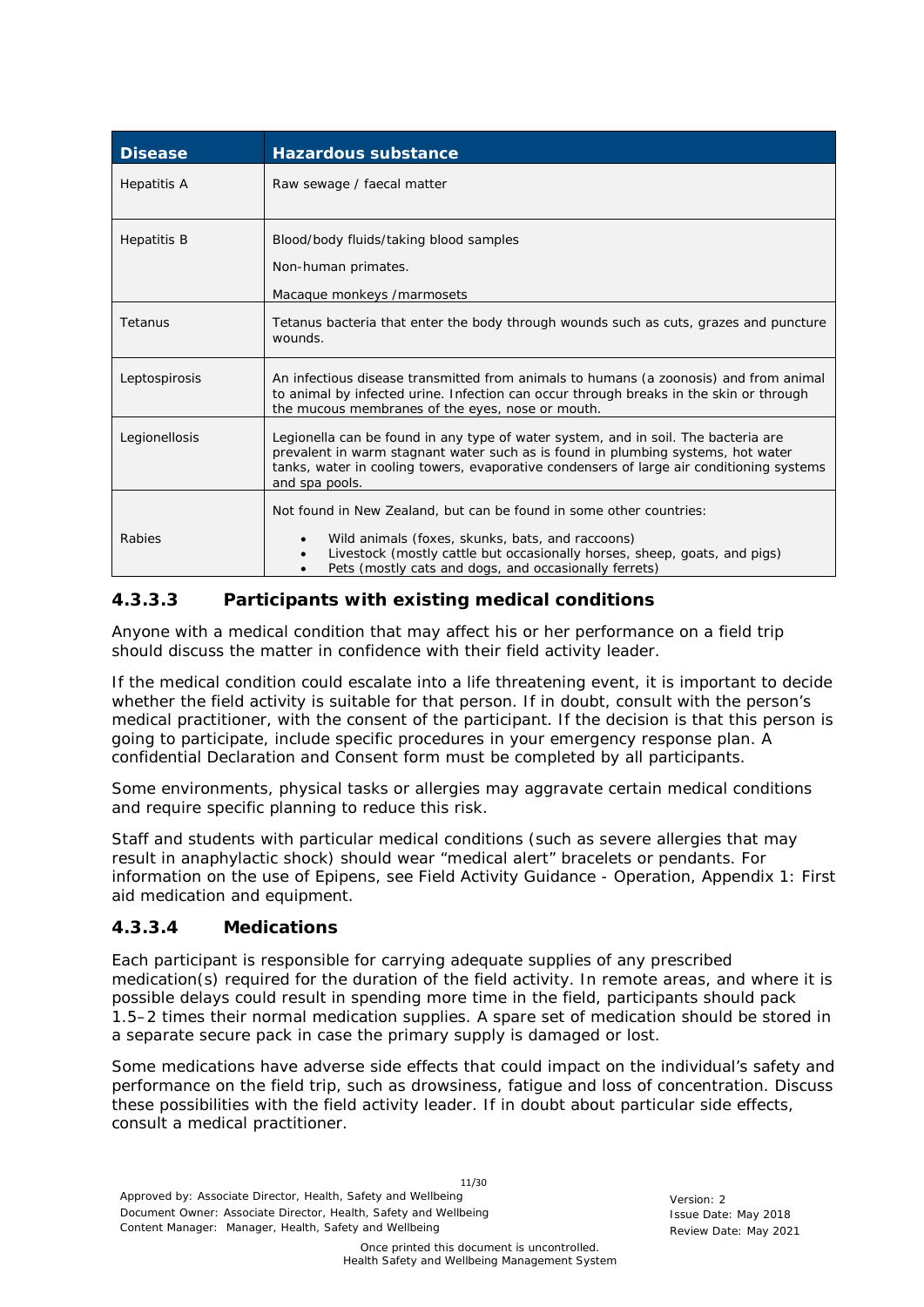If you need to take medications on an overseas trip, check the regulations that apply to medications in the country you are travelling to; contact the Embassy or High Commission of that country.

If large quantities of medication must be taken while travelling overseas, participants should carry a letter from their doctor, dentist or pharmacist explaining why such amounts and types of medications are required.

#### *4.3.3.5 Participants with visual or hearing impairment or disability*

When participants are undertaking a field activity as part of their course requirement, reasonable accommodation must be made to ensure that participants who have a disability can participate. Adjustments to the working environment and arrangements for students and staff with disabilities may include:

- Alternative forms of transport or frequent, scheduled breaks for participants with disabilities
- Accessible facilities and accommodation during the field activity
- Appropriate communications devices (e.g. SMS–enabled phones for people with hearing impairment)
- Alternative documentation formats, e.g. Braille or audio for participants with vision impairment

Some participants may not, however, be able to undertake some activities. Alternative arrangements must be made to ensure that these students can meet the inherent requirements of the course. Seek advice from the Disability Service Office.

#### *4.3.3.6 Student support worker participation*

Some students may require a student support worker to accompany them on the field activity to assist as an interpreter or note taker, or to ensure that they are guided safely onsite. These people are to be treated as participants in terms of health and safety provision.

#### *4.3.3.7 Personal protective clothing and equipment*

Participants may need to wear personal protective clothing and equipment for their safety and wellbeing. It is important that such clothing and equipment is suitable and fits the person well, to provide the required level of protection.

#### *4.3.3.8 Participant fitness*

When planning a fieldwork activity, consider what level of physical fitness is required to participate without undue stress, discomfort or fatigue.

Consult maps, trip guides, local host or specialist agencies to determine fitness requirements. This will help you to calculate:

- Suitable times to cover certain distances
- Appropriate rest breaks
- Appropriate movement of groups
- Adequate supply of energy food and drinks
- Whether any pre-trip physical training is required

More information is available on the DOC and Mountain Safety websites.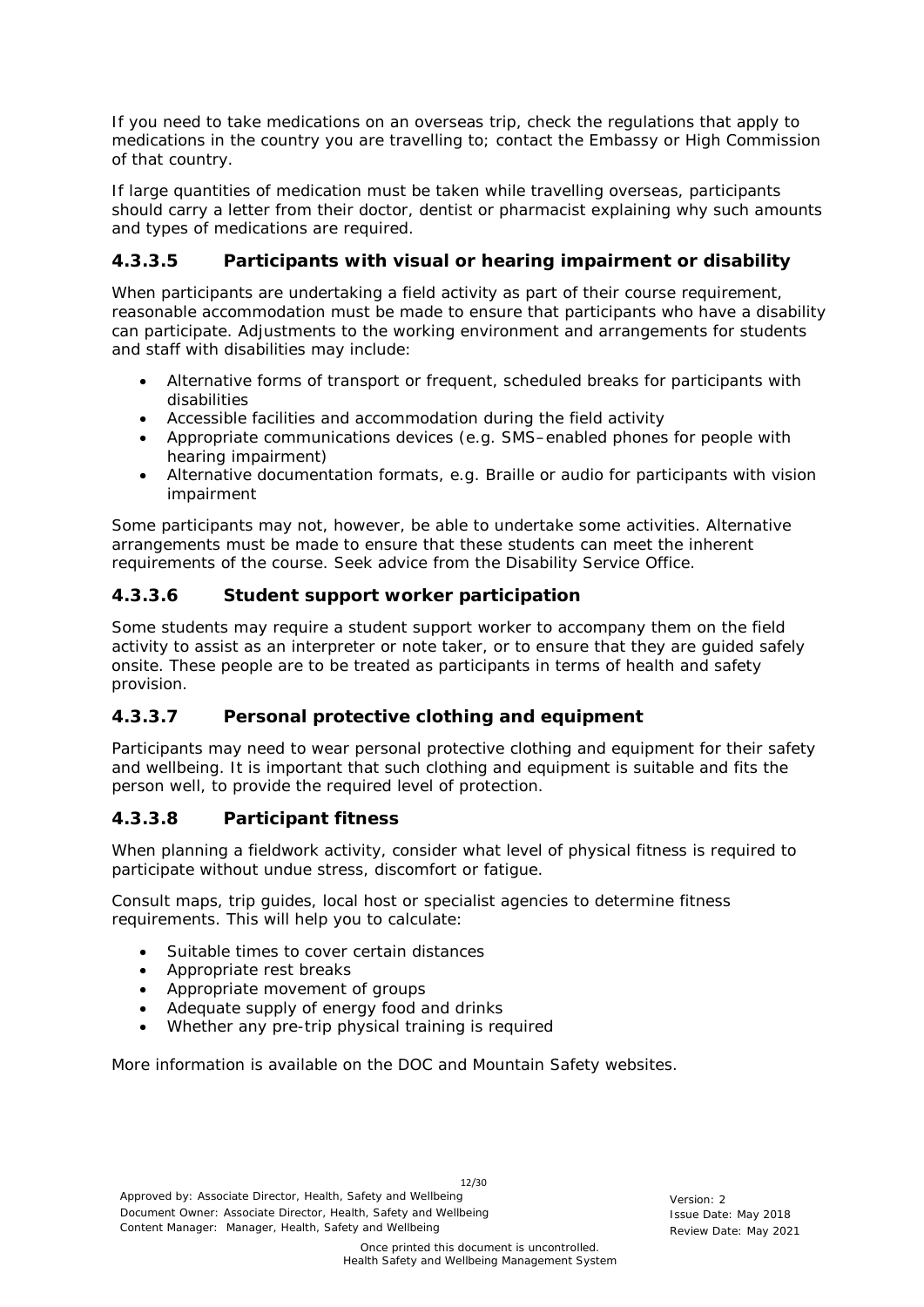## <span id="page-12-0"></span>**4.4 RISK ASSESSMENT**

A risk assessment is the process of evaluating the risk(s) arising from the hazard(s) associated with the activity, taking into account the adequacy of existing control measures, deciding whether or not the risk is acceptable and taking further action as required.

This process is carried out by the field activity leader, with input from the Health, Safety and Wellbeing Service, and trained and experienced participants, as appropriate.

The basic requirement is to document all the hazards that could compromise health and safety in your field activity plan. If possible, organise a pre-field activity site visit to assess the hazards; or work with a contact person who knows the location. Then, consider how you are going to **eliminate, isolate or minimise** each hazard. (See the University's field activity management plan template for a list of risk control measures for hazards commonly associated with field activities.)

**As required by the Standard:** all risk control measures must be carried out and recorded; and all health and safety training needs identified in the plan must be carried out and recorded.

## <span id="page-12-1"></span>**4.4.1 What do we mean by "high risk"?**

Some field activities are inherently high risk due to the nature of the activity, the remoteness of the location, or the harshness and volatility of the environment. These conditions can potentially cause serious injury, ill-health or life-threatening situations.

Such conditions do not always prevent the field activity taking place, but they signal that thorough preparation, comprehensive risk assessments and robust emergency planning must be carried out beforehand. Staff and participants must be trained, and demonstrate competency with operational procedures and fitness for the work they will undertake.

High risk field activities can only be approved if all control measures have been applied.

Field activities that are defined as inherently "high risk" include:

- Handling of dangerous or venomous animals
- Interacting with people who have extreme behavioural issues
- Marine activities such as boating, kayaking, snorkelling, scuba diving
- Off-road driving
- Operating heavy machinery
- Working alone in rural or remote areas
- Working in alpine, volcanic, geothermal, underground, rough terrain, dense bush and forestry environments
- Working in areas with a high crime/violence rate
- Working in or around coastal, sea shore, estuary, beach, mudflat, lake, river and storm water environments
- Working on industrial sites i.e. mines, quarries
- Working with hazardous chemicals or live electricity

## <span id="page-12-2"></span>**4.4.2 What do we mean by "remote areas"?**

Remote area field activity is work that is carried out in locations where it is difficult to summon help and/or where emergency assistance is expected to be more than one hour away. Examples include:

- Marine work carried out in open water
- Working in off-road in areas where there is very little traffic or where hills, dense timber or other topographic features would make it difficult to summon help

13/30

Approved by: Associate Director, Health, Safety and Wellbeing Version: 2 Document Owner: Associate Director, Health, Safety and Wellbeing Issue Date: May 2018 Content Manager: Manager, Health, Safety and Wellbeing Review Date: May 2021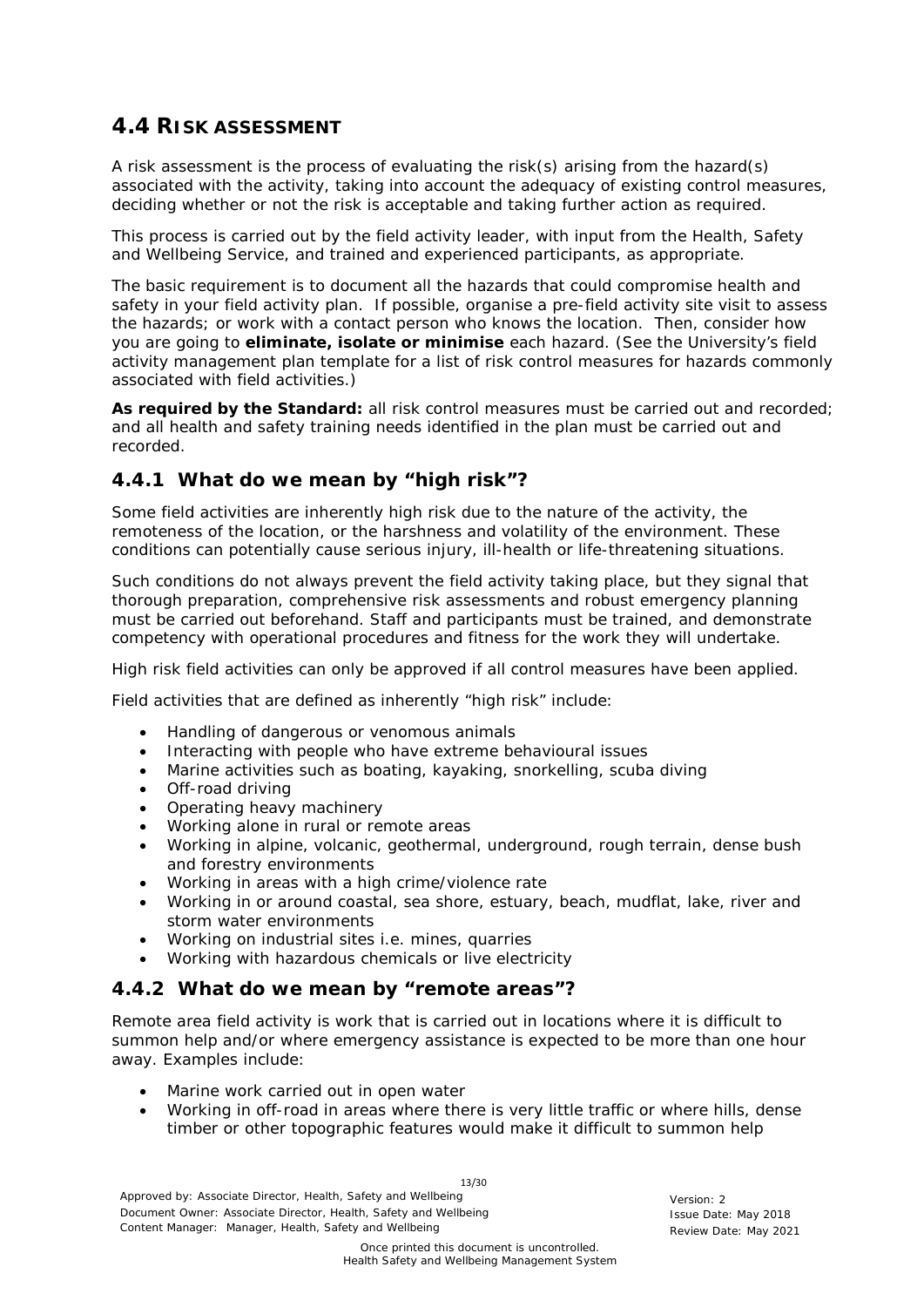• Working more than 5km from a town, farmhouse or other facility with fixed telephone or radio communications (even if personal communications equipment, e.g. mobile phone, is carried)

## <span id="page-13-0"></span>**4.4.3 What happens if plans change during the field activity?**

Recognising that conditions can change rapidly in the field, the University acknowledges that it is sometimes necessary to deviate from the approved plan. The planning and preparation process should anticipate potential changes e.g. weather, environment conditions, political unrest, and should state proposed alternatives to routes, schedules and alternative communications links.

Where a plan requires onsite changes due to changes in conditions the field activity leader can make the necessary changes, documenting them in the field wherever possible and updating the base camp or administrative unit.

If these changes are significant, the field activity leader must notify the University contact, who will escalate to the head of school/department if necessary.

**As required by the Standard**: risk control measures must be reviewed and improved following any incident/accident that happens during field activity.

## <span id="page-13-1"></span>**4.4.4 Emergency response plan**

**As required by the Standard:** "All field activity plans must include a comprehensive emergency plan" in case of injury, severe weather, earthquake, avalanche or any event that could result in serious harm or a life-threatening situation to participants.

Core emergency planning should include:

- Emergency protocols for personnel in the field, at the base camp and in the academic/administrative unit
- Emergency procedures for participants who have disabilities, medical conditions or impairments
- Contact details of local emergency response units (including Coastguard, Mountain Safety, doctor, hospital, police, etc.)
- Communication strategy and equipment
- Missing persons procedure
- Emergency and survival equipment
- Medical emergencies and repatriation plan
- Plan for civil unrest and natural disasters
- Available support
- Methods for contacting next of kin
- Financial plan for emergencies
- Media management plan where applicable

All field activity leaders, participants, contractors and third parties need to know what to do in the event of an accident or incident. Ensure you are equipped with communication devices suitable for the environment and participants are trained to use them (See *3.4.4.3 Communications*).

The field activity leader should document the location, opening hours and after-hours support of the nearest medical facilities. Where large groups of 25 or more are involved in an activity, this medical centre should be informed in advance of the trip.

You should also ask the NZ Police, Department of Conservation, applicable foreign government agency or similar services to review your emergency plan, evacuation or exit strategy and the location of the nearest shelter and support in remote areas.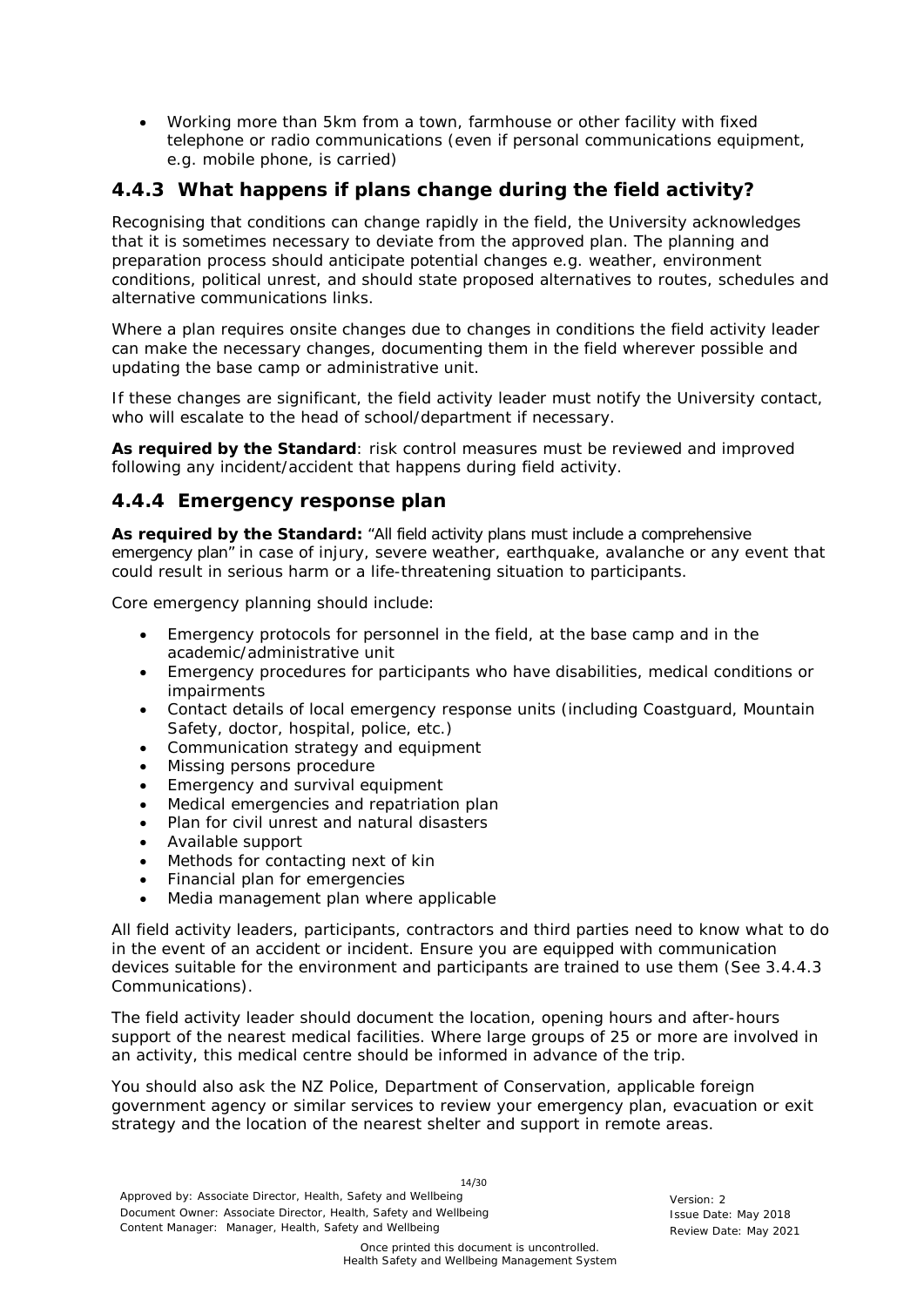Specialist training will be required to enable people with particular health needs or disabilities to participate. For example, if a participant is known to be vulnerable to anaphylactic shock, first aiders will need to know how to administer suitable treatment.

The emergency plan should be in place before the activity begins but may be altered in response to unforeseen local conditions, e.g. severe weather warnings, road blocks etc.

Where external stakeholders (such as partner institutions or third party providers) have roles or responsibilities in the emergency plan, it is vital that they are fully briefed.

Having to deal with a medical emergency is a possibility that should be considered for all offsite field activities, whether supervised or independent. Considerations include the duration of the work, remoteness of the location, fitness of participants, access to hospital facilities and standards of health care available in the country.

The field activity leader and participants need to be proficient in responding to emergency events and applicable survival techniques. Seek professional training for all high risk activities.

Field activity base and/or University personnel must be available to monitor, alert and action emergency responses should the field party require assistance.

Emergency response plans will vary depending on the location or the nature of the activity. See the relevant guidance document for procedures to be followed in specific circumstances.

Use the forms and checklists in the field activity plan template to help you prepare your emergency response plan.

15/30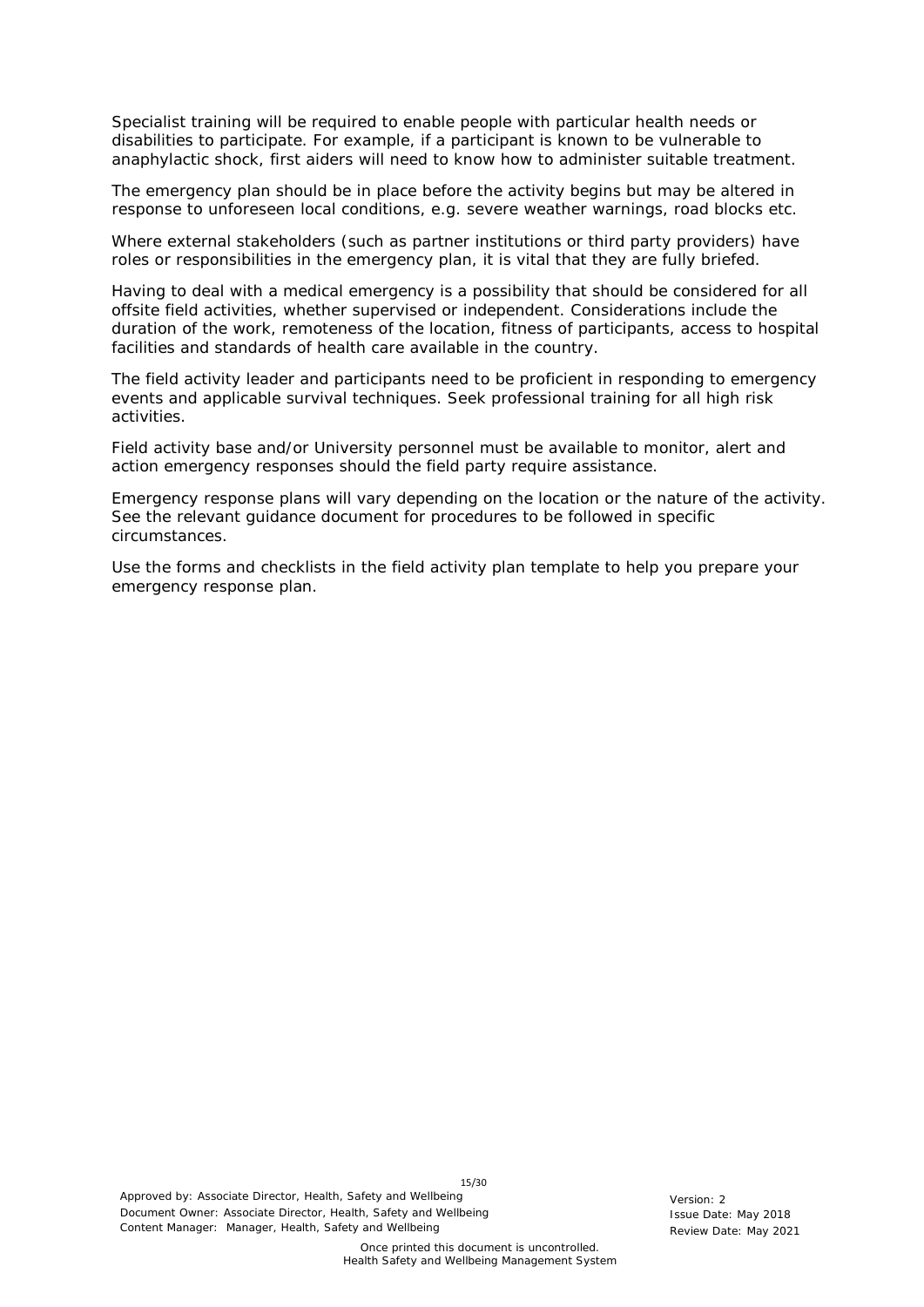## *4.4.4.1 Emergency response procedures in New Zealand*

#### **Emergency contacts**

- Call 111 for Emergency Services -Police, Ambulance, Fire.
- State nature of emergency.
- Provide location, road junctions, tracks, landmarks.
- State numbers of people involved.
- Give mobile phone/s contacts.

#### **Missing persons procedure**

Before you phone the police, first determine if the person is really lost/missing; maybe they have just changed their plans.

- Call 111 and ask for the police.
- Give the person's name.
- Describe the person (age, particulars of appearance).
- Describe any vehicles, clothing or equipment the person may be using/wearing.
- Give their destination and estimated time of return.
- Give the entry routes and finishing points.
- Explain what you have done to locate them.

#### *4.4.4.2 National and international emergency alerts and warnings*

Emergency alerts and warnings provide immediate notification of natural disasters, severe weather or civil unrest that will or could be life-threatening. The purpose is to help people to take appropriate action and/or get to a safe place to improve their chances of safety and survival.

Field activity leaders and deputies, and personnel at bases and administrative units must subscribe to available and applicable alert and warning services. You can subscribe via email, mobile phone text, VHF radio channel or public radio alerts.

Useful emergency alerts and warnings services are:

- **[MetService weather warnings](http://www.metservice.com/warnings/home) –** the New Zealand Weather Service issues a range of warnings on weather conditions that are regularly updated.
- **[Tsunami Warning Centre](http://ptwc.weather.gov/)** a worldwide tsunami monitoring service that notifies recipients of earthquakes around the world and the risk to exposed coastlines in exposed countries.

Approved by: Associate Director, Health, Safety and Wellbeing Version: 2 Document Owner: Associate Director, Health, Safety and Wellbeing Issue Date: May 2018 Content Manager: Manager, Health, Safety and Wellbeing Review Date: May 2021

## **STOP:** Take a breath, sit down and remain calm.

**Emergencies in remote locations**

- **THINK:** Look around you, listen, brainstorm ideas.
- **ASSESS**: Evaluate the options and their potential consequences.
- **RESPOND:** Take the best alternative.
- **REMEMBER**: Water, shelter, warmth and the will to live are the essential elements for your survival.
- **IF IN DOUBT**: Stay put. Your emergency response plan is in place, and will be activated if you are overdue.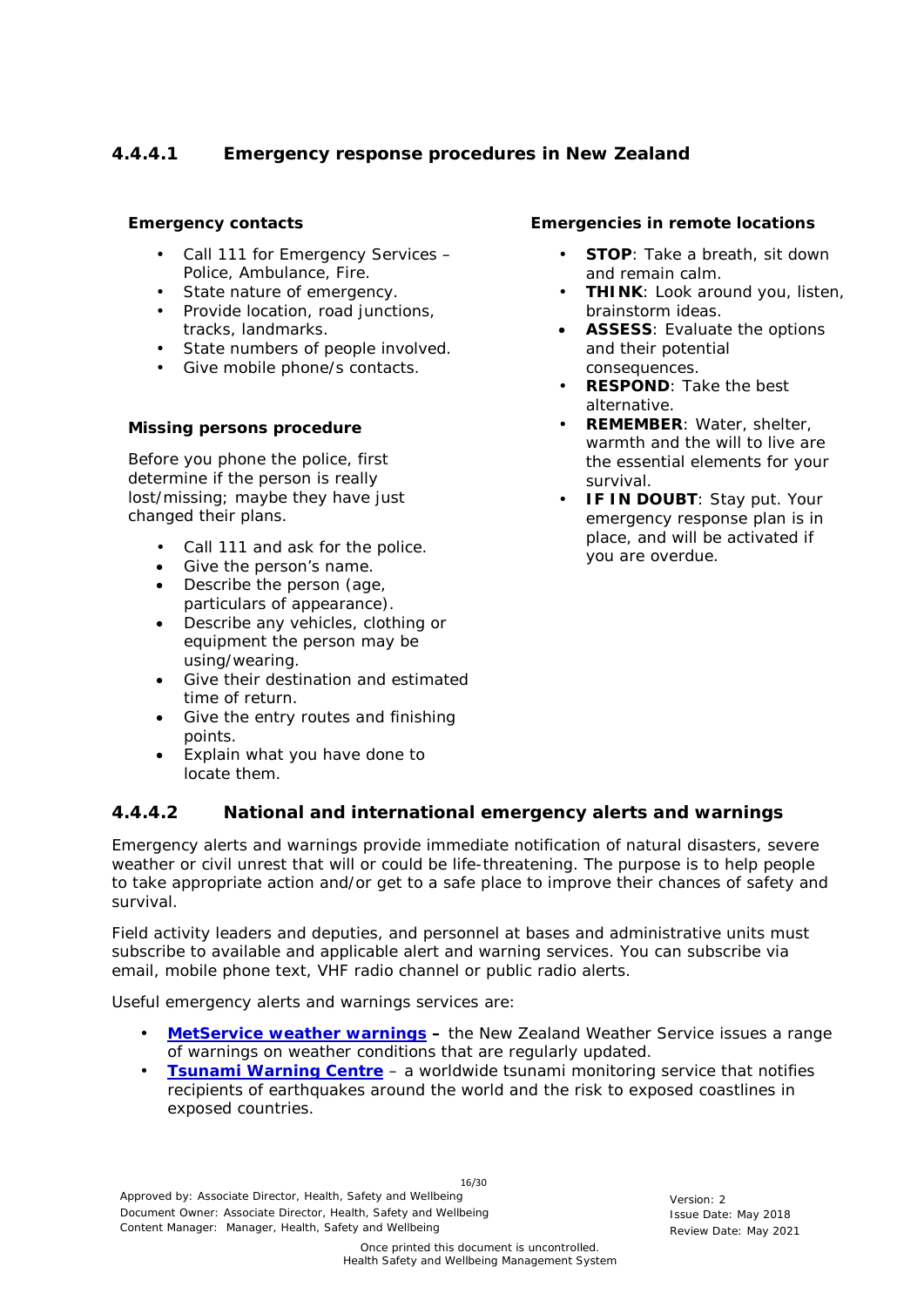- **[Civil Defence and Emergency Management,](http://www.aucklandcivildefence.org.nz/) Auckland Region** a regional alert and warning notification system for potential or actual significant emergency events e.g. severe weather, infrastructure / utility failure and natural disaster.
- **[Safe Travel](https://www.safetravel.govt.nz/travel-advisories)** the NZ government's travel advisory subscription service that identifies events that pose a potential or actual threat to travellers e.g. disease outbreak, civil unrest, natural disaster.
- **[Allianz Global Assistance](http://www.allianz-global-assistance.com/)** the University of Auckland partners with Allianz Global Assistance, the leading international travel emergency support service.

#### *4.4.4.3 Communications*

Reliable means of communication are essential for all field activities, so that if something goes wrong, you can alert Emergency Services and get help. It is also important that participants can report their progress and status to their base camp or field activity leader. In some environments, tracking devices can be used to check on expedition progress and routes taken from the base camp or administrative control unit. If the field activity group loses contact, their last known position will help emergency responders narrow down search areas.

Provide a means of communication between:

- Groups/vehicles in the field and the main base camp
- The main base camp and the University contact or a nominated communications base
- The main base camp and Emergency Services

#### **Scheduled check-ins**

A scheduled check-in procedure should be established with a nominated emergency contact. The recommended schedule "check ins" are as follows:

- Arrive onsite or reach destination.
- Start the activity.
- Complete the activity.
- Return to base camp or administrative unit.

#### **Communication equipment familiarity and back up**

- More than one person in each group should be trained in the use of the communications equipment carried with the group.
- Ensure that familiarity training is carried out before the field activity begins, and all equipment is in good working order.
- Provide back-up equipment such as a spare radio, mobile phone, and additional battery packs, EPIRB or flares in case equipment damage or failure occurs in remote or high risk field activities.
- Ensure that communication devices are placed in a waterproof bag or container and are carried on the person, to prevent loss or separation.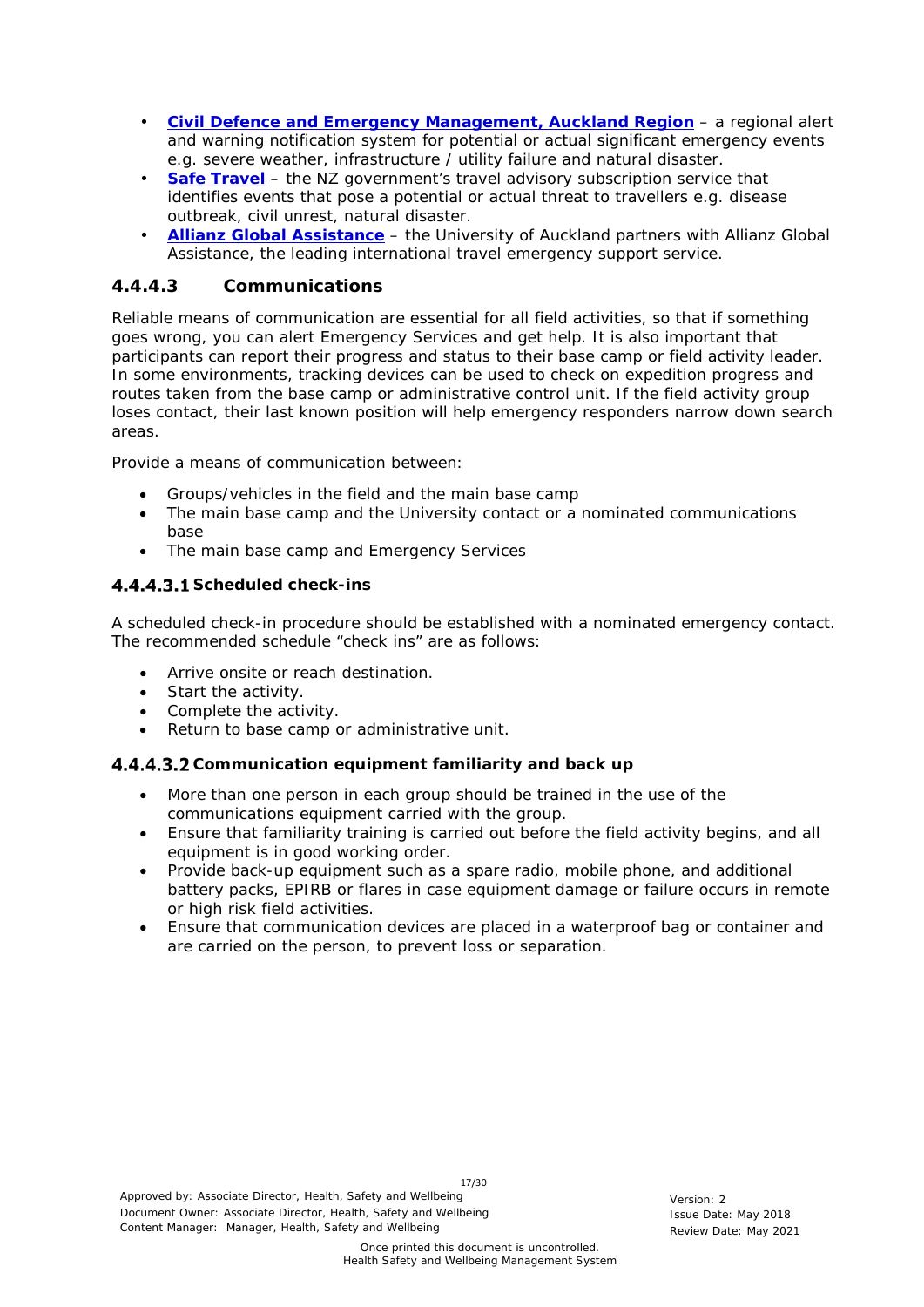#### **4.4.4.3.3 Types of communication devices**

Mobile phones are very convenient but are not always suitable as the only means of communication. Radio, satellite phones, GPS tracking, duress devices, personal locator beacons (e.g. EPIRB or PLBs) are also required in some circumstances. All of these have advantages and limitations and it is important to understand which ones (or combinations) will be most suitable for the activity and the environment.

| <b>Communication device</b>                                                                                                                                                                                                                                                                                                                                                                            | <b>Suitability</b>                                                                                                                                                                                                                                                                                                          | Limitation(s)                                                                                                                                                                                     |  |
|--------------------------------------------------------------------------------------------------------------------------------------------------------------------------------------------------------------------------------------------------------------------------------------------------------------------------------------------------------------------------------------------------------|-----------------------------------------------------------------------------------------------------------------------------------------------------------------------------------------------------------------------------------------------------------------------------------------------------------------------------|---------------------------------------------------------------------------------------------------------------------------------------------------------------------------------------------------|--|
| EPIRB (emergency<br>position-indicating radio<br>beacon)                                                                                                                                                                                                                                                                                                                                               | For use on boats and ships<br>$\bullet$<br>and kayaks<br>Waterproof and designed to<br>$\bullet$<br>float in water<br>Have additional safety<br>$\bullet$<br>devices, such as strobe<br>lights<br>GPS equipped will pinpoint<br>the specific position of the<br>person / beacon<br>Battery life is twice as long<br>as PLBs | Do not provide a verbal<br>means of contact                                                                                                                                                       |  |
| PLB (personal locator<br>beacon) - for use in<br>remote locations                                                                                                                                                                                                                                                                                                                                      | For people working in<br>$\bullet$<br>remote areas of NZ where<br>there is no cell phone or<br>VHF radio coverage, take a<br>406mHz PLB (personal<br>locater beacon)<br>GPS equipment will pinpoint<br>the specific position of the<br>person / beacon                                                                      | Do not float<br>$\bullet$<br>May not be fully<br>$\bullet$<br>waterproof<br>Aerials are often<br>$\bullet$<br>not designed for<br>use in the water<br>Have a shorter<br>$\bullet$<br>battery life |  |
| It is important to understand the differences between an EPIRB and a PLB, which<br>are:<br><b>EPIRB</b> standards require all EPIRBs to float the right way up when in the water<br>and to have an operating battery life of at least 48 hours.<br>. PLB standards have no requirement to float the right way up when in the<br>water and only require an operating battery life of at least 24 hours. |                                                                                                                                                                                                                                                                                                                             |                                                                                                                                                                                                   |  |
| ELT (emergency locator<br>transmitter)                                                                                                                                                                                                                                                                                                                                                                 | For use in aircraft of a certain<br>commercial category and<br>automatically activate should the<br>aircraft crash.                                                                                                                                                                                                         | PLB or EPIRB can be<br>carried if operating with<br>smaller aircraft but<br>require manual<br>activation by the<br>survivor in the event of<br>an incident.                                       |  |
| GPS tracking,<br>acknowledgment and<br>help device e.g. SPOT                                                                                                                                                                                                                                                                                                                                           | Ideal communication device<br>to indicate participant<br>status, needs, progress and<br>route taking<br>Suitable for operations with<br>$\bullet$<br>vehicles, hiking, and<br>operating in remote areas<br>around the world                                                                                                 | Requires<br>$\bullet$<br>unobstructed<br>signal clearance<br>e.g. no tree<br>canopy, car roofs<br>Must be<br>$\bullet$<br>supplemented<br>with a PLB 406<br>for high risk<br>activities           |  |

18/30

Approved by: Associate Director, Health, Safety and Wellbeing Version: 2 Document Owner: Associate Director, Health, Safety and Wellbeing Issue Date: May 2018 Content Manager: Manager, Health, Safety and Wellbeing Review Date: May 2021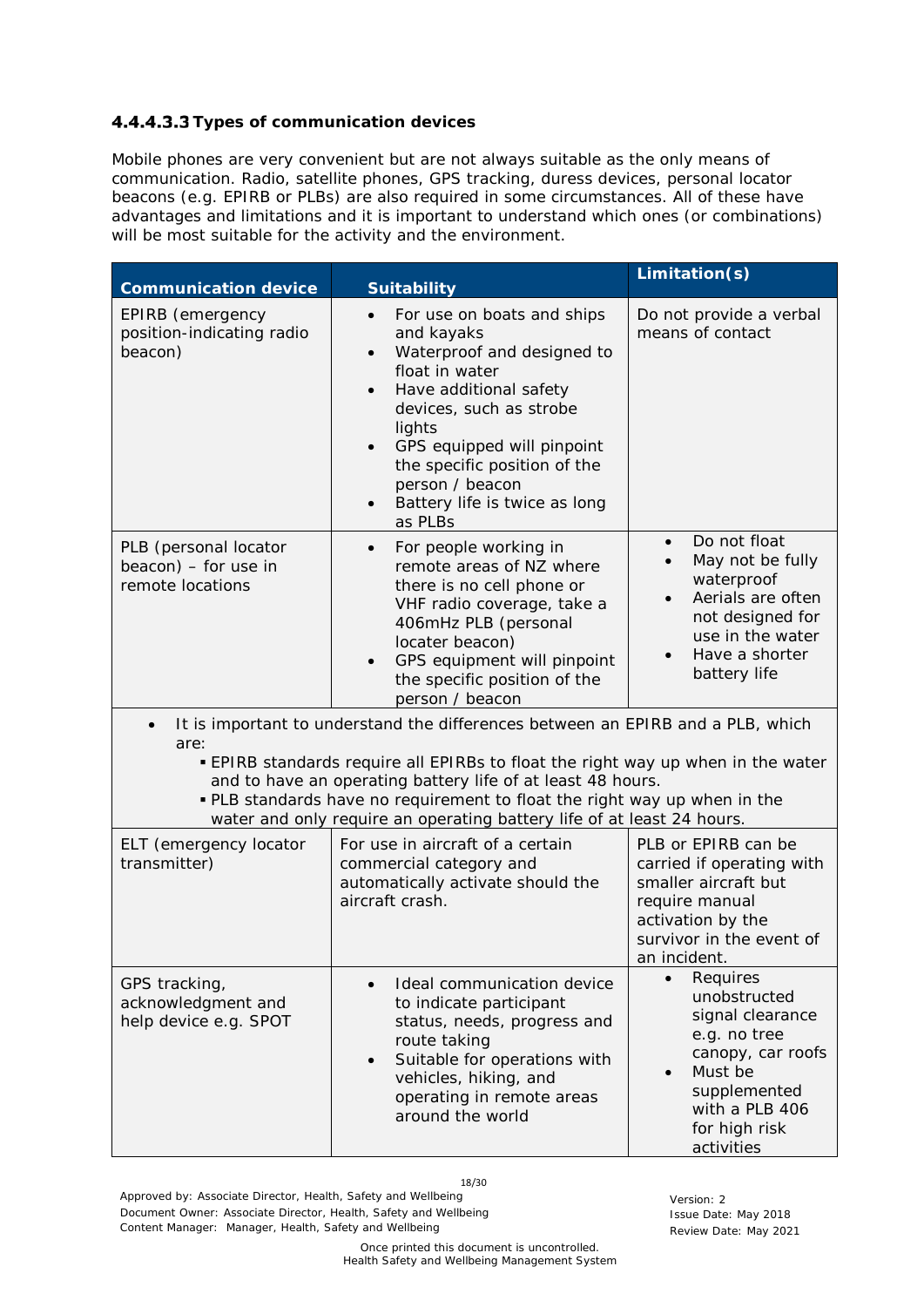|                                    | Location can be picked up<br>by any other authorised<br>person via Google maps<br>Alert messages can be sent<br>to nominated persons'<br>emails and mobile phones<br>Will work if placed on<br>dashboard of vehicle, boat                     |                                                                                                                                                                                                                                                                                                       |
|------------------------------------|-----------------------------------------------------------------------------------------------------------------------------------------------------------------------------------------------------------------------------------------------|-------------------------------------------------------------------------------------------------------------------------------------------------------------------------------------------------------------------------------------------------------------------------------------------------------|
| Mountain radio                     | or aircraft<br>Two-way communication<br>Obtain updated weather<br>forecasts<br>Works almost anywhere in<br>the backcountry, fairly<br>reliable service<br>Relatively inexpensive to<br>hire<br>Available from multiple<br>locations           | Relatively heavy<br>and bulky when<br>compared with<br>other<br>communication<br>devices<br>Setup time<br>required<br>Large operating<br>area required<br>(for aerial setup)<br>Difficult to set up<br>if injured and<br>solo<br>Call quality can<br>be affected by<br>atmospheric<br>static (storms) |
| Avalanche transceiver              | Transceivers: An essential<br>for anyone entering the<br>backcountry in an alpine<br>environment<br>If you are buried in an<br>avalanche and are wearing<br>a transceiver you have a<br>significantly higher chance<br>of being found quickly | Need to ensure<br>batteries are<br>fully charged<br>Potential<br>interference from<br>other<br>communication<br>devices                                                                                                                                                                               |
| Mobile phone tracking<br>app       | Ideal for urban environments or<br>low risk level activities<br>e.g. street or home surveys, local<br>parks                                                                                                                                   | A secondary<br>device if<br>operating around<br>water<br>environments<br>May not be fully<br>waterproof<br>Do not float                                                                                                                                                                               |
| Personal assist tracking<br>device | Ideal for person operating in urban<br>environments in NZ where there is<br>need for tracking or alerting others<br>in the event of an emergency                                                                                              |                                                                                                                                                                                                                                                                                                       |
| Marine radio                       | <b>VHF Radio</b>                                                                                                                                                                                                                              |                                                                                                                                                                                                                                                                                                       |

19/30

Approved by: Associate Director, Health, Safety and Wellbeing<br>
Document Owner: Associate Director, Health, Safety and Wellbeing<br>
Issue Date: May 2018 Document Owner: Associate Director, Health, Safety and Wellbeing Content Manager: Manager, Health, Safety and Wellbeing Review Date: May 2021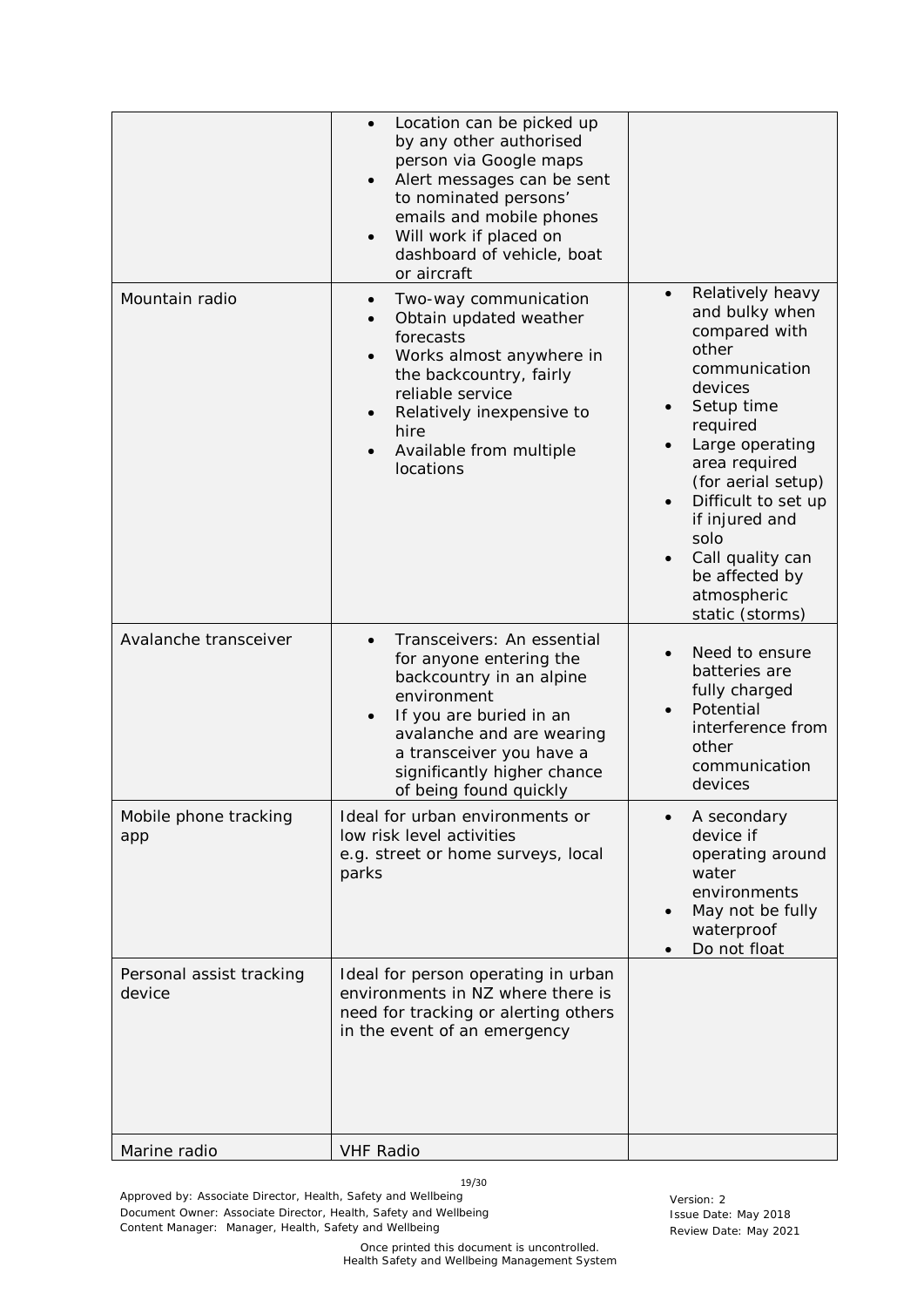|                        | Channel 16: Multiple parties and<br>Coast Guard monitoring                                                                                                                            |                                                                                                                                                                                                            |
|------------------------|---------------------------------------------------------------------------------------------------------------------------------------------------------------------------------------|------------------------------------------------------------------------------------------------------------------------------------------------------------------------------------------------------------|
| Man down alert devices | Ideal for person operating<br>alone who has become<br>incapacitated<br>Sends an automatic alert to<br>nominated persons and high<br>pitch siren<br>Used in industrial<br>environments |                                                                                                                                                                                                            |
| Satellite phone        | Ideal for maintaining direct verbal<br>communication when operating in<br>remote areas of the world.                                                                                  | Require<br>$\bullet$<br>operators to<br>verify GPS<br>location if<br>seeking help<br><b>Difficulties</b><br>obtaining<br>satellite<br>connection<br>Requires back up<br>battery and or<br>charging devices |
| Two-way radios VHF     | Ideal for several groups operating<br>in close proximity and line of sight                                                                                                            | Limited signal and<br>communication if<br>operating in rough<br>undulating terrain                                                                                                                         |
| Mobile phones          | Ideal for most local urban fieldwork<br>activities and low risk activities                                                                                                            | Not waterproof<br>$\bullet$<br>Limitations in<br>coverage                                                                                                                                                  |

Personal locator beacons, mountain radios and satellite phones can be hired for small daily fees. This would be a sensible precaution where technology requires recharging, updating or replacement.

#### *Beacon Hire Outlets*

<http://beacons.org.nz/>

#### *Mountain Radio Service*

A volunteer group that provides a backcountry communications service with scheduled calls for backcountry users.

[www.mountainradio.co.nz](http://www.mountainradio.co.nz/) - Canterbury Mountain Radio Service

[www.wmrs.org.nz](http://www.wmrs.org.nz/) - Wellington Mountain Radio Service

[www.cnimrs.org.nz](http://www.cnimrs.org.nz/) - Central North Island Mountain Radio Service

#### *4.4.4.4 First aid*

When planning the field activity, undertake a first aid assessment to determine:

- The number of first aiders required
- Whether standard or advanced first aiders are required

Approved by: Associate Director, Health, Safety and Wellbeing Version: 2 Document Owner: Associate Director, Health, Safety and Wellbeing Issue Date: May 2018 Content Manager: Manager, Health, Safety and Wellbeing Review Date: May 2021

Once printed this document is uncontrolled. Health Safety and Wellbeing Management System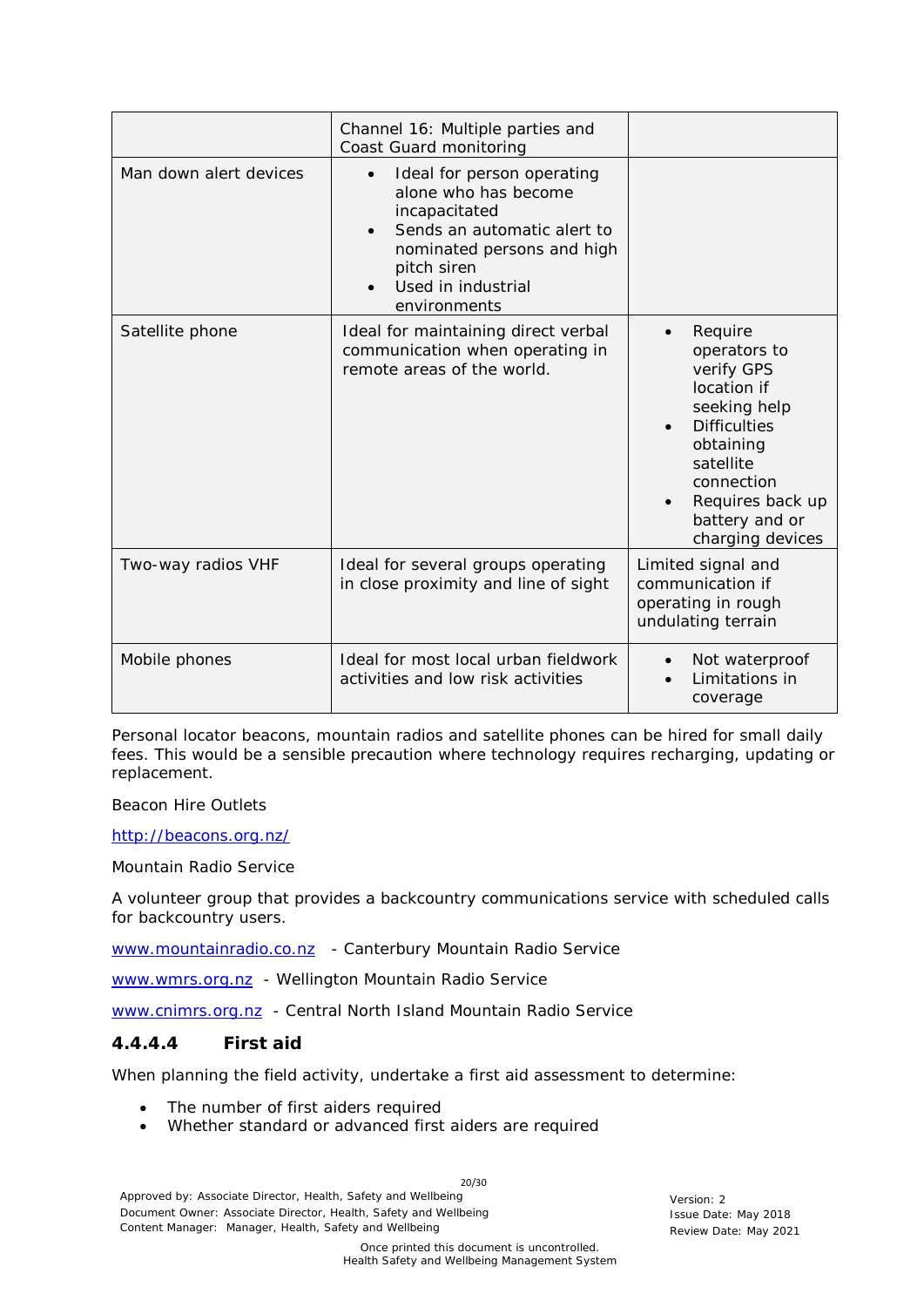• The number and location of first aid kits and any other specialised equipment required

The first aid assessment must be completed by a trained first aider and/ or field activity leader. This can also be done in consultation with the local health and safety co-ordinator, the health and safety representative, and participants. The Health, Safety and Wellbeing Service can assist with first aid assessments, if required. First aid assessments need to be reviewed whenever:

- The number of participants changes significantly
- The hazards and risks change significantly
- Or at least, every three years

#### **Numbers of first aiders for field activities in low risk urban environments**

The following table is intended as a guide for planners. The provision is based on the levels of risk and reasonable practicality. Heads of School/ Department and Directors of Service Division have the discretion to approve a lower ratio of first aiders, if they are satisfied that first aid assistance is readily available. Note that in the case of very low risk activities (e.g. walking trips to visit people and/or places in and around the Auckland CBD and immediate environs), the requirement for first aiders and first aid kits may even be waived if it is reasonable to do so.

| Groups up to 15 people    | One person trained in Level 2 First Aid or<br>higher                                                                                                                      |
|---------------------------|---------------------------------------------------------------------------------------------------------------------------------------------------------------------------|
| Groups of 16 to 30 people | Two people trained in Level 2 First Aid or<br>higher                                                                                                                      |
| Groups of over 30 people  | 2 people trained in Level 2 First Aid or<br>higher, plus an additional person trained in<br>Level 2 First Aid or higher for every<br>additional 20 people or part thereof |

#### **Numbers of first aiders for field activities in rural areas**

Field activities in rural areas should include as many first aiders as practicable and they should be trained to at least Level 2 Outdoor First Aid Unit standard 424, with additional modules as determined by the first aid assessment. Whenever practical, first aiders should not travel in the same vehicle.

| Groups up to 15 people    | One or two people trained in Level 2 First<br>Aid or higher                                                                                                                 |
|---------------------------|-----------------------------------------------------------------------------------------------------------------------------------------------------------------------------|
| Groups of 16 to 30 people | Two people trained in Level 2 First Aid or<br>higher                                                                                                                        |
| Groups of over 30 people  | Two people trained in Level 2 First Aid or<br>higher, plus an additional person trained in<br>Level 2 First Aid or higher for every<br>additional 10 people or part thereof |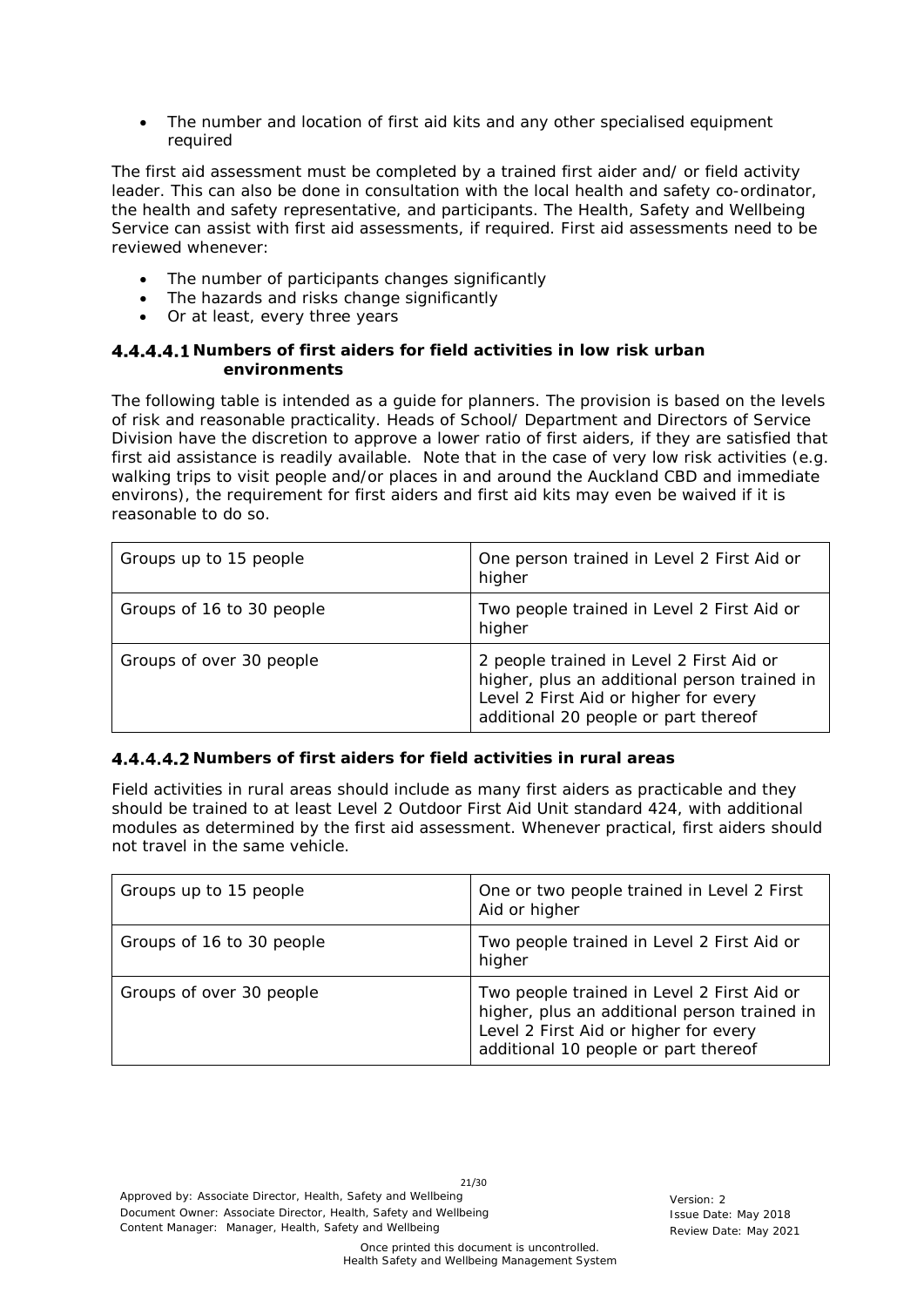#### **Numbers of first aiders for field activities in remote areas**

Field activities in rural areas should include as many first aiders as practicable and they should be trained to at least Level 2 Outdoor First Aid Unit standard 424, with additional modules as determined by the first aid assessment. Additional specialist first aid training may be needed for individuals operating in extremely remote areas. Whenever practical, first aiders should not travel in the same vehicle.

| Groups of up to 15 people | Two people trained in remote area first aid.                                                                                                                                                                                     |  |
|---------------------------|----------------------------------------------------------------------------------------------------------------------------------------------------------------------------------------------------------------------------------|--|
| Groups of 16-30 people    | Two people trained in remote area first aid<br>plus an additional person trained in Level 2<br>First Aid or higher                                                                                                               |  |
| Groups of over 30 people  | Two people trained in remote area first aid,<br>plus one person trained in Level 2 First Aid<br>or higher, plus an additional person trained<br>in Level 2 First Aid or higher for every<br>additional 10 people or part thereof |  |

For full details on first aid equipment and medications, please refer to Field Activity Guidance - Operation*/Appendix 1.* First aid standards and procedures are available on the University website: [First Aid Standards and Procedures](https://www.auckland.ac.nz/en/about/the-university/how-university-works/policy-and-administration/health-and-safety/emergency/first-aid-standards-and-procedures-.html)

#### <span id="page-21-0"></span>**4.4.5 Security and threat analysis**

A fundamental part of the initial risk assessment for any fieldwork activity, either in New Zealand or overseas, is consideration of security and political threat levels. This should include both the field site/destination and transport to, from and around the destination. In order to assess these threats the field activity leader(s) and participants must have access to comprehensive up-to-date information.

Travel to a high/extreme risk country requires sign-off from a dean (for faculty staff) or the Registrar (for other staff). Note that travel to "extreme risk" destinations is not covered under the University Insurance Policy. The University Risk Office should be consulted for guidance.

*Allianz Global Assistance:* Before travelling overseas, field activity leaders and participants should create an account in order to receive daily bulletins with up-to-date information on events in their destination country.

*Ministry of Foreign Affairs and Trade (MFAT):* Before travelling overseas, check the [Safe Travel website.](https://www.safetravel.govt.nz/) Travel to areas where MFAT advises against all or all but essential travel will require additional consent from the head of department and you will need to check with the Risk Manager that the University travel insurance remains valid for these destinations.

The University will not support student travel to a country or region with a government travel advisory set at "high risk" or "extreme risk" unless under exceptional circumstances. In this case, individual students should seek consideration by the Vice Chancellor. More information is on the Staff Intranet: [Student travel overseas.](https://www.staff.auckland.ac.nz/en/central-services/travel-and-accommodation/student-travel-for-university-activities.html)

The likelihood of incurring harm will depend on the location and nature of the field activity. Your threat analysis should be used to inform the risk assessment and influence the planning and authorisation process. Detailed control measures must ensure, so far as is reasonably practicable, reduction of the threats identified.

Examples of potential security hazards are listed in Field Activity Guidance – Operation /*Field activity security controls*.

22/30 Approved by: Associate Director, Health, Safety and Wellbeing Version: 2 Document Owner: Associate Director, Health, Safety and Wellbeing Issue Date: May 2018 Content Manager: Manager, Health, Safety and Wellbeing Review Date: May 2021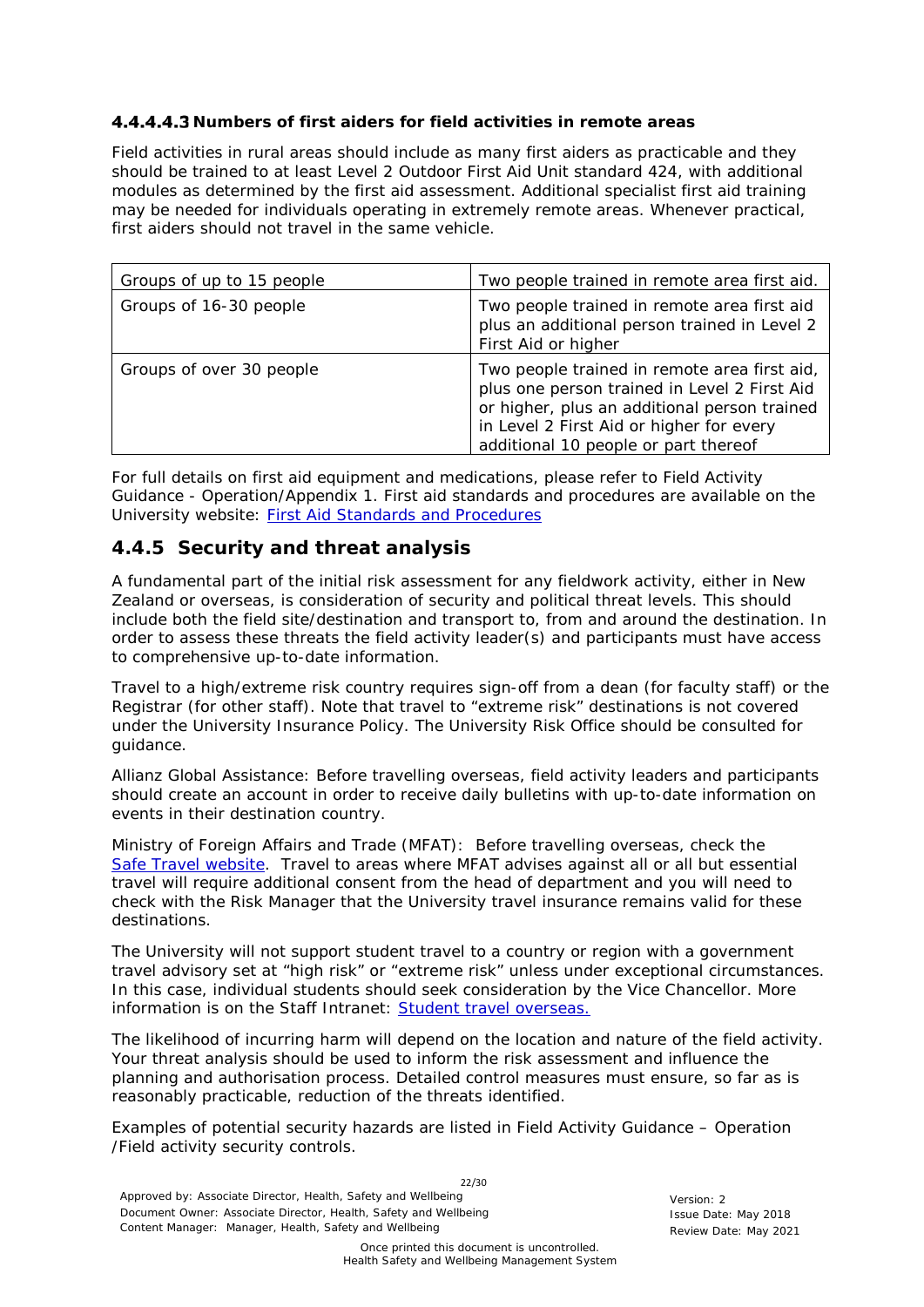## <span id="page-22-0"></span>**4.4.6 Travel insurance**

The University provides overseas travel insurance at no cost to the individual in the following circumstances:

- Staff, students and consultants/contractors travelling overseas on University business and returning to New Zealand (provided travel is funded by the University, a research grant or by a third party such as another university, research entity or conference organiser).
- Associated private travel (e.g. visiting relatives, holiday, etc.). Staff will be covered for up to 31 days of associated private travel per business/field trip. Students and consultants/ contractors will be covered for up to 14 days of associated private travel per business/field trip.
- Accompanying and immediate family of staff (i.e. spouse/partner and/or children) travelling in the above circumstances. In order to qualify for University travel insurance, family members must accompany staff for at least 5 days of business travel. They will also be covered for up to 31 days as per above. No cover is provided for family members of students, consultants or contractors.

More information is on the University website: [Travel Insurance Guidelines](https://www.auckland.ac.nz/en/about/the-university/how-university-works/policy-and-administration/finance/travel-and-vehicles/travel-insurance-guidelines-.html)

## <span id="page-22-1"></span>**4.5 TRAINING**

The field activity leader will have or will acquire the knowledge, experience and skills to lead and participate in field activities, and is responsible for organising participant training well in advance of the departure date. Specific training requirements will depend on the nature of the field activity. Training may include:

- Cultural awareness
- Emergency response
- Field activity training
- First aid and preventive medical treatment
- Fitness training
- Food handling and hygiene
- Leadership
- **Languages**
- Specific equipment training
- Swimming lessons
- Vehicle safety

For more information on training requirements, see the relevant specific risk assessment guidance: Water and Marine Environments, Alpine Safety, etc.

## <span id="page-22-2"></span>**4.6 ACCESS/AUTHORISATION/PERMITS**

Field activity leaders should seek approval and confirm authorisation to access property, land, parks, places of work, residences etc., from the land/property owner, local IWI or indigenous people, local authorities and government agencies.

Specific permits and licences may be required for field activities involving the collection of samples, interacting with wildlife or operating specific types of equipment. Some agencies will require a specific health and safety plan to be provided.

This keeps all parties informed and ensures that:

23/30 Approved by: Associate Director, Health, Safety and Wellbeing Version: 2 Document Owner: Associate Director, Health, Safety and Wellbeing Issue Date: May 2018 Content Manager: Manager, Health, Safety and Wellbeing Review Date: May 2021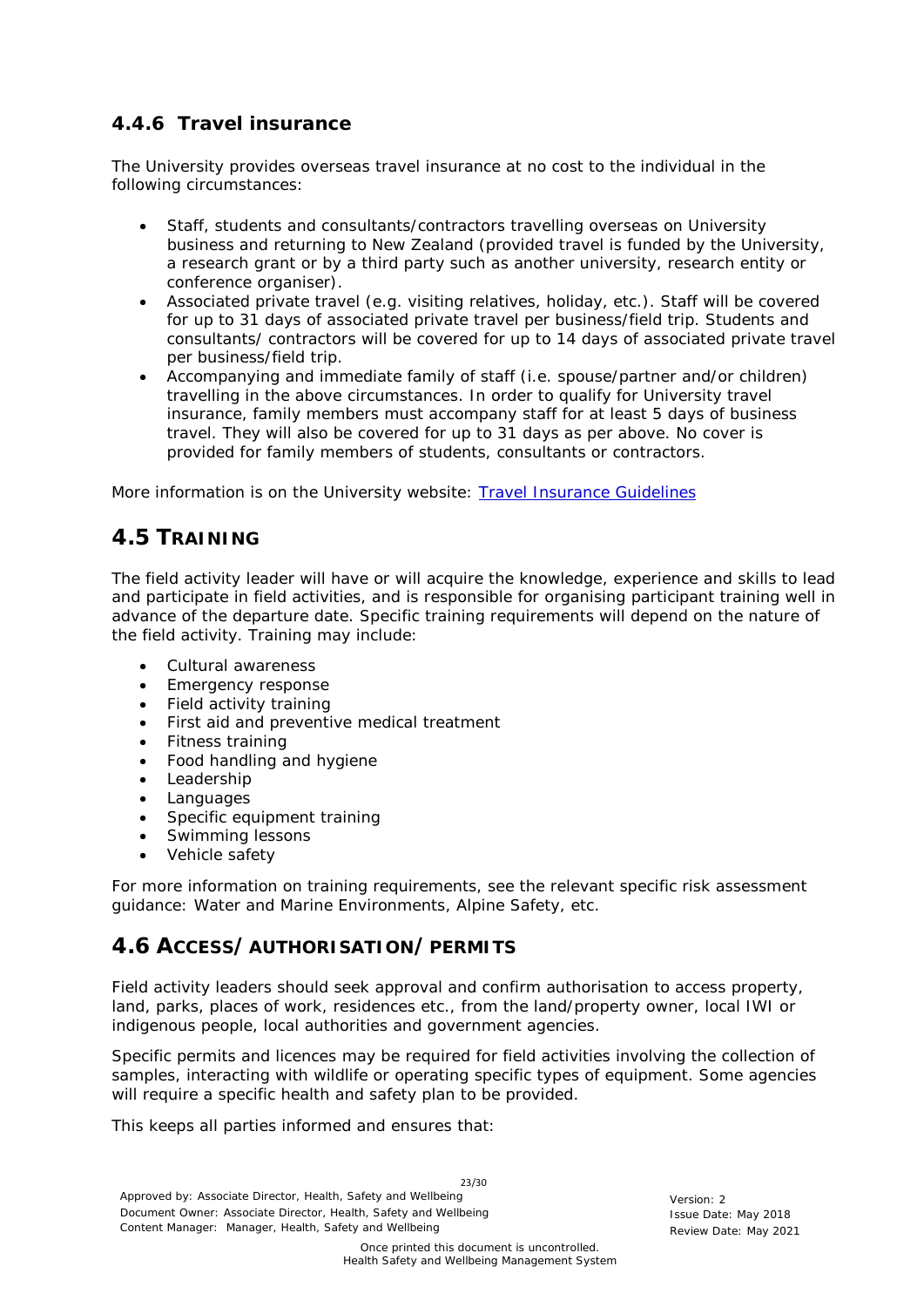- Any hazards are identified
- The proposed field activity does not conflict with any other operations
- Sensitive or sacred sites are not disturbed or damaged
- Other agencies and groups are informed and can assist with permission to operate in a specific area

To obtain approvals in time for the activity it is essential that contact is made with the approving body several weeks before the planned activity takes place.

Note: There is no need to duplicate this work if this task has already been completed as part of the 'ethics' approval process and / or research planning application.

#### <span id="page-23-0"></span>**4.6.1 Specific authorisations and permits**

**Department of Conservation**: You need to have permission from DOC to collect samples (plants, soils, rocks, invertebrates, freshwater fish species, historic materials); catch, hold, release or kill most wildlife species and marine life; and operate unmanned aerial vehicles. A pre-application meeting with DOC may be required; contact your local DOC [office.](http://www.doc.govt.nz/footer-links/contact-us/office-by-name/)

*Auckland Council regional parks:* You need to have permission from Auckland Council and/or the local ranger if you want to carry out any of the activities described above.

*Auckland Transport:* If you are planning to carry out any work or activity that affects the normal operation of a road, footpath or berm, you will need to submit a Corridor Access Request. Contact Auckland Transport for advice.

*Harbour master and port authority*: If you are planning to carry out any work or activity in or around certain areas of harbours, lakes or ports, consult the local harbour master and/or port authority about the nature of the activity and any restrictions.

*New Zealand Defence Force:* If you are planning to carry out any work or activity in or around areas controlled and operated by the NZDF, seek permission from the Base Commander.

*Forest permits***:** Commercial forests are multi-hazard working sites. Anyone wanting to access forest estates will need to contact the site owner and obtain a permit.

*Airports and aerodromes:* If you are planning to carry out any work or activity in or around an airport or aerodrome, seek permission from the airport/aerodrome owner. Depending on the nature of activity, you will also need to seek approval from the Civil Aviation Authority.

**Railways:** The land surrounding railway tracks is called the rail corridor. You need a valid permit to work on a rail corridor. Contact Kiwi Rail and obtain a permit before beginning any activity.

This is not an exhaustive list and other authorities and agencies may require to be contacted.

## <span id="page-23-1"></span>**4.7 BRIEFING PARTICIPANTS**

The pre-departure briefing should include:

- Full details about the logistics of the trip, including location(s), site, itinerary, travel and transport, accommodation, first aid and catering
- Practical requirements for the activity, e.g. personal protective equipment, sunglasses, sunscreen, insect repellent, footwear, weatherproof coat, water bottle
- A copy of the approved emergency response plan

24/30 Approved by: Associate Director, Health, Safety and Wellbeing Version: 2 Document Owner: Associate Director, Health, Safety and Wellbeing Issue Constant Issue Date: May 2018 Content Manager: Manager, Health, Safety and Wellbeing Review Date: May 2021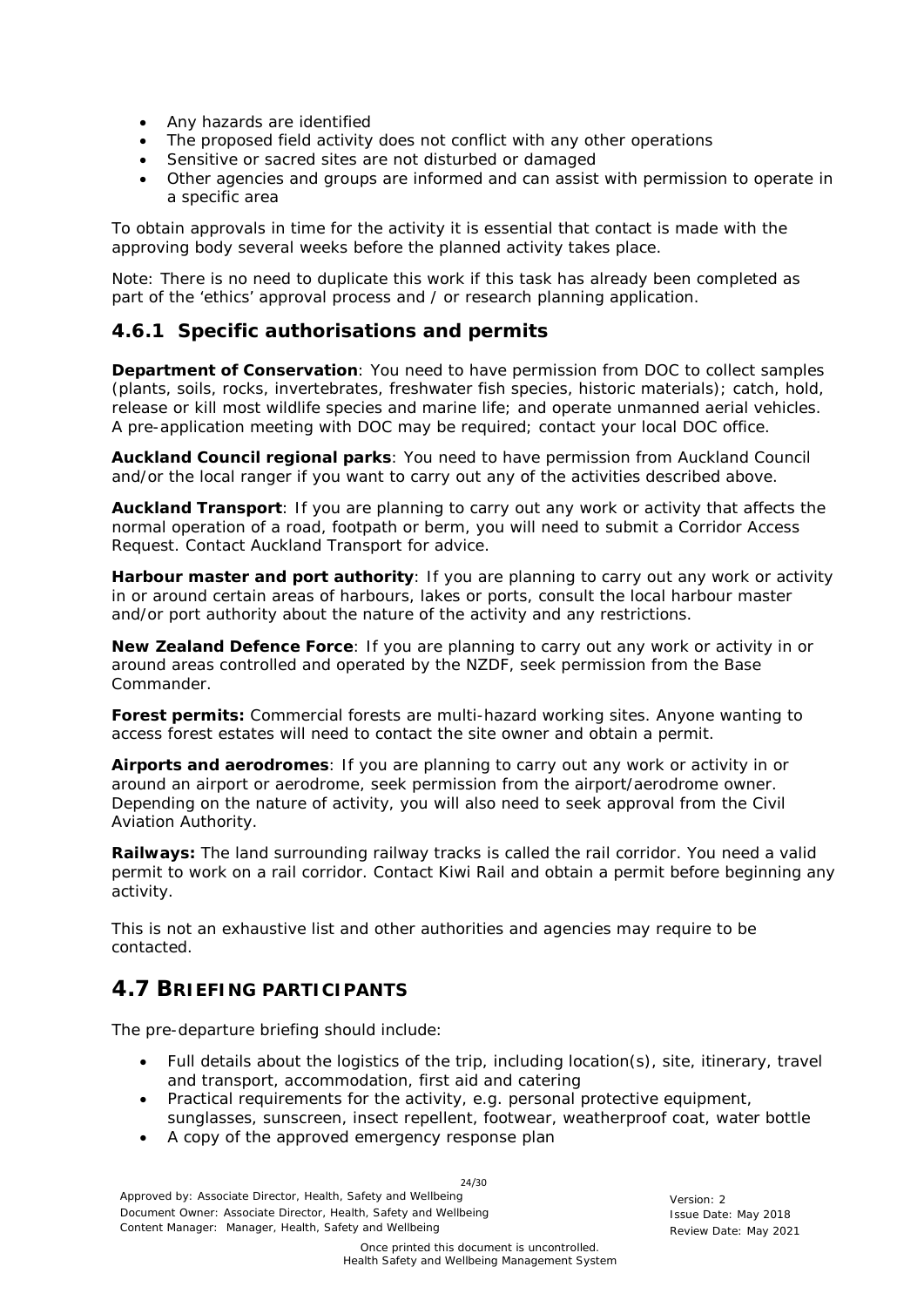- Guidelines on health and safety measures relevant to the activity e.g. use of equipment or vehicles, communication protocols
- Rules relating to alcohol, drugs and tobacco
- Dress code, if applicable
- A written statement about the consequences if students do not comply with safety instructions or display disruptive behaviour on the field trip
- Accident compensation insurance and travel insurance cover
- A reminder that all participants must complete and sign a declaration and consent form

## <span id="page-24-0"></span>**4.8 THIRD PARTY CREDENTIALS/COLLABORATION WITH OTHER AGENCIES**

If you intend to involve any third party organisations/contractors in the field activity, first check their suitability with the Health, Safety and Wellbeing Service. They may want to see the organisation's health and safety documentation and insurance before approving your plan.

Where the University of Auckland staff are collaborating with another agency and that agency is the lead, University of Auckland staff shall adopt the health and safety procedures and training requirements of that agency.

Where the health and safety procedures of that lead agency are less than or contradict University requirements, then parties will discuss and consider the issues raised, based on a risk assessment.

## <span id="page-24-1"></span>**4.9 SUPERVISION OF STUDENT GROUPS**

The field activity leader should determine an appropriate staff/student ratio when planning a field activity.

To ensure appropriate levels of supervision, planning should take into account:

- The experience, qualifications and skills of staff (including volunteers, instructors, etc.)
- The age, maturity, physical characteristics and gender of students
- The ability and experience of the students
- The size of the group
- The nature and location of the activity
- The activities to be undertaken
- Requirements outlined in Part Two of this guidance or by regulatory or good practice requirements for specific activities
- Any other relevant factors

For remote and high risk activities, a ratio of 1:8 is suitable for most situations. A ratio of more than 1:20 is not recommended in any situation.

The nature of some activities may require additional supervisors per student numbers and some supervisors may require specific skill sets and competency to ensure the safety of a group undertaking certain types of activities or operating in certain types of environments. Refer to the relevant risk assessment guidance for specific recommendations.

Some students will have the knowledge, experience, training and qualifications to undertake supervisory roles for some activities and group work. Where deemed appropriate and with the students' agreement they may supervise participants and support the field activity leader and other staff.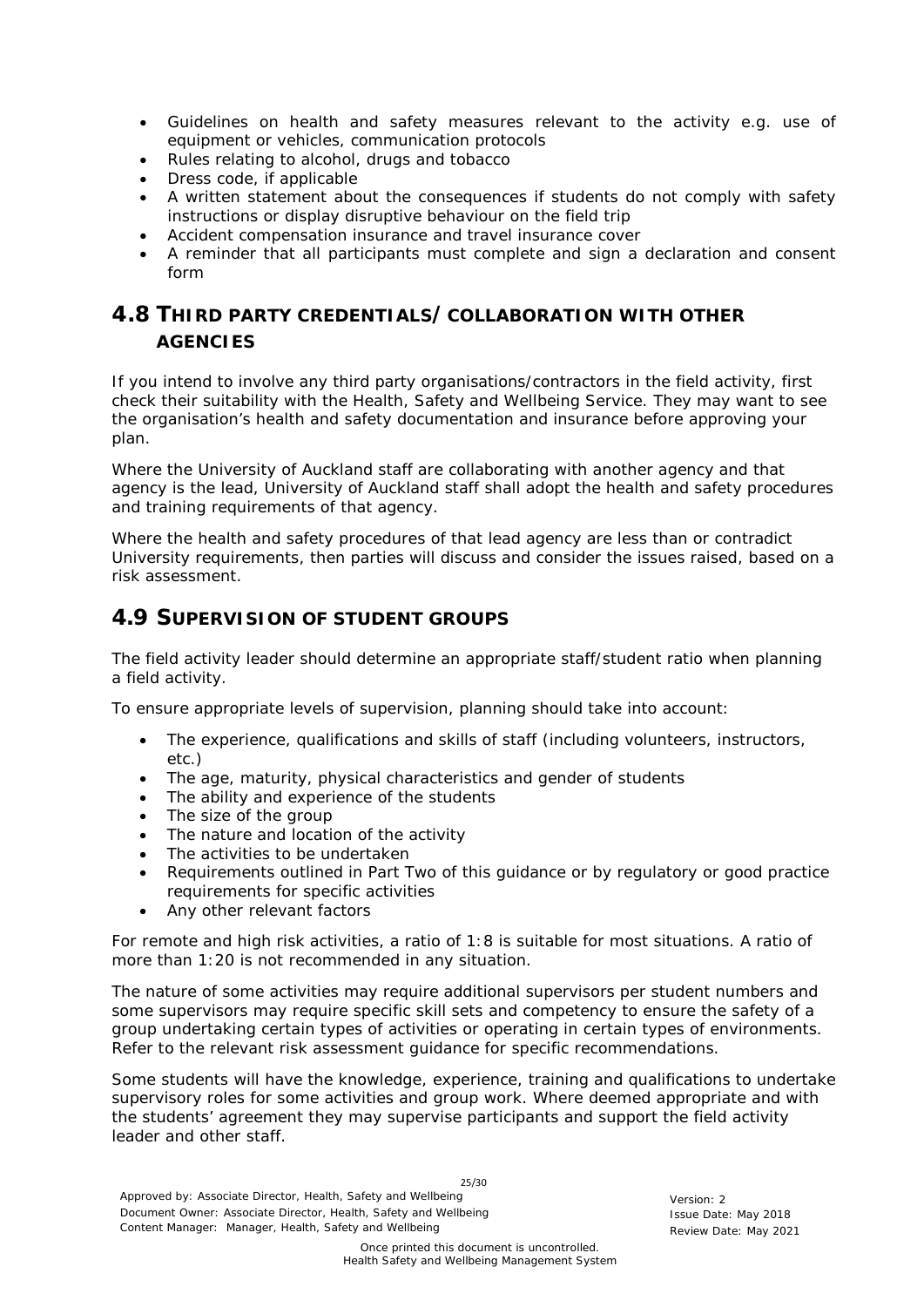Where possible, there should be male and female supervisors for field activities involving male and female students.

## <span id="page-25-0"></span>**4.10 APPROVAL**

All field activity plans must be submitted at least ten working days in advance, allowing sufficient time for assessment and approval (unless **exceptional circumstances** apply).

The completed field activity plan needs to be approved by the head of school, head of department or an individual nominated by the Dean, responsible for the area of field activity. Field activity plans for postgraduate students conducting research off campus should be submitted by the student's main supervisor. Seek expert review, if you have not done so already.

Send copies of the approved plan and associated documentation to the University contact in the school/department, make them available to participants during the field activity, and file for future reference when the field activity is over.

A field activity plan template can be used for repeated field activities that occur at the same location. However, you will need to undertake a risk assessment each time to ensure there are no changes to the existing field activity plan. Such field activity plans also need to be reviewed every three years or at any time where an incident has taken place.

## <span id="page-25-1"></span>**4.11 PRE-DEPARTURE ASSESSMENT**

As required by the Field Activity Health and Safety Standard: "A pre-departure assessment must be conducted prior to undertaking any field activity. This will include, but not be limited to, current conditions (including weather, environmental, cultural or political outlook) and capability of all participants (medical conditions, level of fitness, required training completed)". This should be sent to the head of school, head of department or an individual nominated by the Dean, and the administrative unit for final approval and reference.

26/30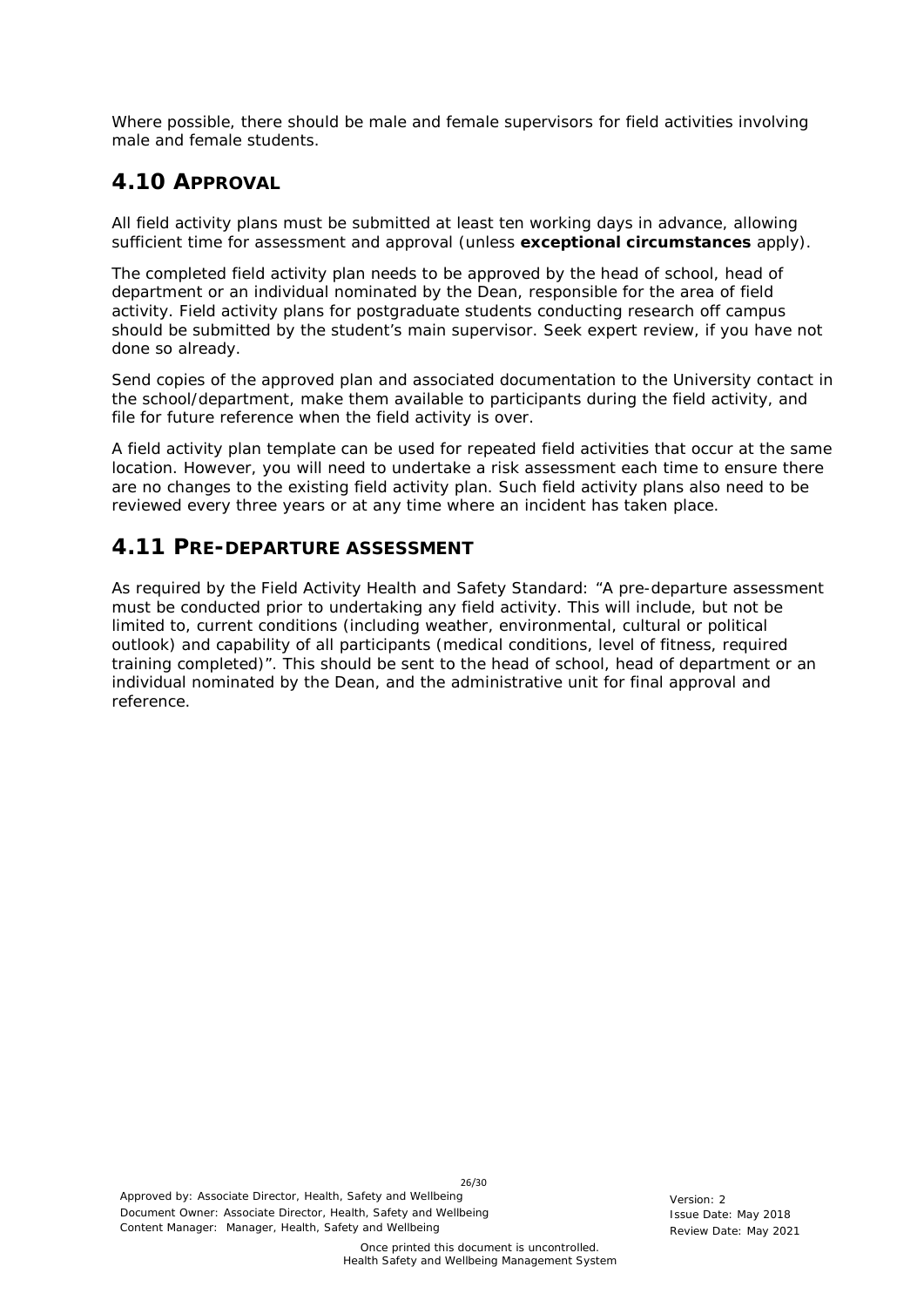# <span id="page-26-0"></span>**Definitions**

<span id="page-26-1"></span>The following definitions apply to this document:

**Accident** refers to an incident which has given rise to injury, ill-health or fatality.

**Expert review** is an appointed individual or group with the qualifications and experience to provide advice and support for the planning and assessment of field activity for the University.

**Field activity** is any work carried out by staff, students and contractors for the purposes of teaching, research or representing the University off-site (where health and safety is not managed by other host institutions). This may be a taught course, research project or collaborative expedition. See Appendix 2 for a list of specific field activities undertaken by the University.

**Field activity leader** is an academic leader of teaching and research, professional staff manager or contractor who has the authority and responsibility to make decisions on all aspects of the field activity. This person has the capability, qualifications and experience to be responsible for the planning and operation of the field activity, as designated by the dean or head of school/department. If a participant is working alone in the field, then they are the activity leader.

**Field activity participant** is anyone taking part in field activities, including volunteers (defined as "pre-recognised" people willing to participate in the fieldwork activities, who are offering their time and services for no remuneration). A participant may work independently, without direct supervision (as an activity leader) or under direct supervision by the Field activity leader.

**Field activity plan** answers the why, what, where, who, and how of the activities to be undertaken, with consideration of the risks and plans for minimisation of those risks at a management level.

**Incident** refers to any unplanned event resulting in, or having a potential for injury, ill health, damage or other loss. (An incident may also be termed a "**near-miss**", "close call" or "dangerous occurrence".)

**Near miss** is an incident that could have resulted in injury or illness.

**Notifiable event** is an event in the workplace that WorkSafe must be notified about. This includes the death of a person, a notifiable injury or illness (requiring immediate treatment or hospitalisation) and a notifiable incident (exposing people to a serious risk to their health and safety). This function is undertaken by the Health, Safety and Wellbeing Service.

**Remote area** field activity is work that is carried out in locations where it is difficult to summon help and/or where emergency assistance is expected to be more than one hour away.

**Risk assessment** is the process of evaluating the risk(s) arising from the hazard(s), taking into account the adequacy of any existing control measures, deciding whether or not the risk(s) is acceptable, and taking further action as required.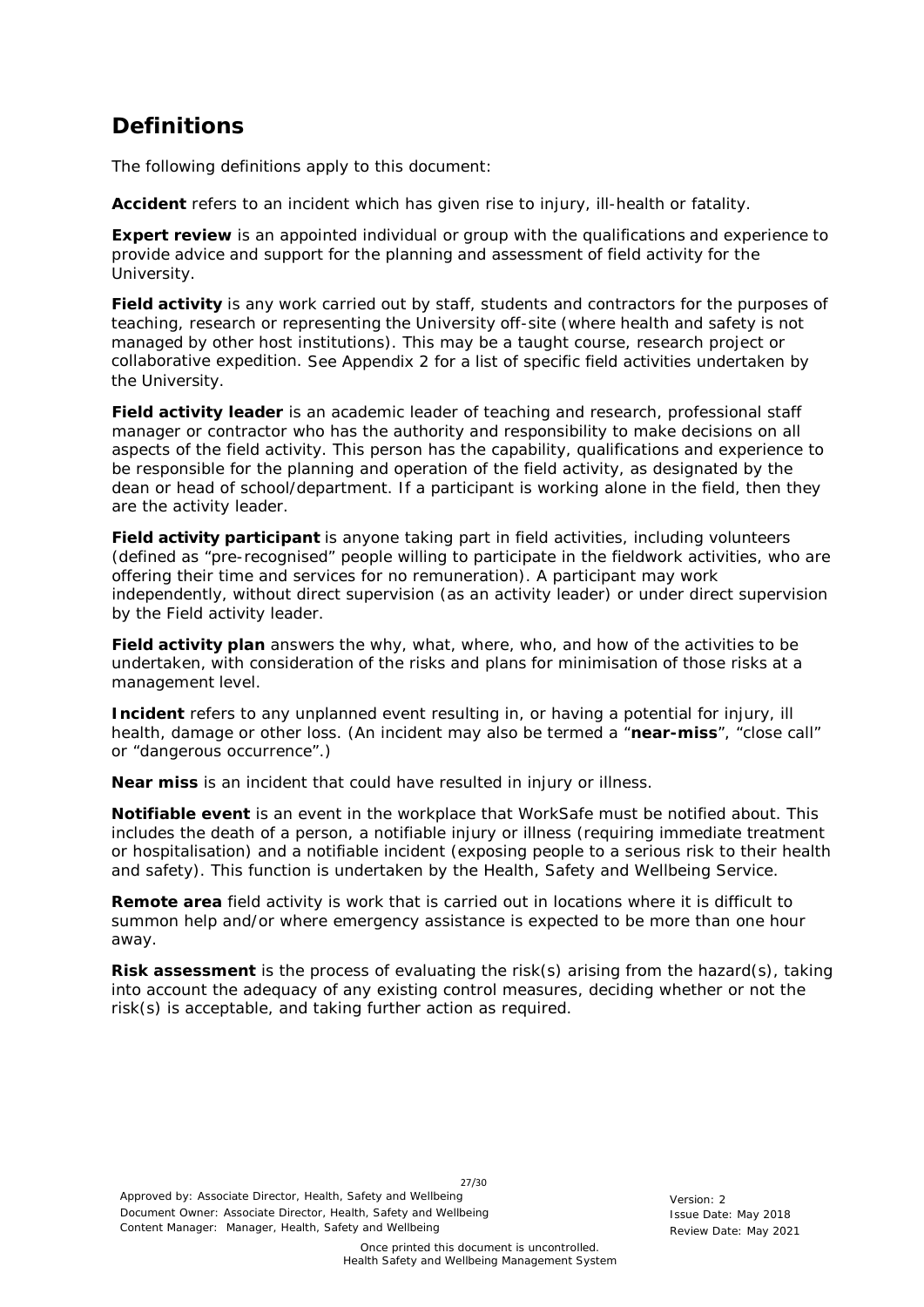**Risk control hierarchy**, in order of the most preferred to least preferred method of control, is as follows:

- 1. **Elimination** remove the exposure of the participant to the hazard. This is the most preferred of all the controls and should be used wherever possible.
- 2. **Elimination** through substitution replace a high risk task or item of equipment with a safer equivalent.
- 3. **Isolation** through engineering minimise the risk of harm by isolating a participant from a hazard.
- 4. **Minimisation** through administrative controls.
- 5. **Minimisation** through personal protective equipment (PPE)

**Shall, are/is to and must** are used in health, safety and wellbeing guidance in places where there is a legal requirement to achieve the desired result.

**Should** is used in health, safety and wellbeing guidance as a way of indicating a preference. It does not indicate a mandatory requirement as other alternatives may achieve an equivalent result.

**Staff member** refers to any individual employed on a full or part time basis by the University.

**University** means the University of Auckland and includes all subsidiaries.

**University vehicle(s)** include cars (primarily people-carrying, including saloons, station wagons, hatchbacks, estate vehicles), vans (primarily not people-carrying, including single and double cab), utilities, trucks, trailers, boat trailers, motorcycles, motor scooters, quad bikes, motorised boats, forklifts, mini vans, and grounds maintenance equipment (including ride on mowers, tractors, flat deck mowers, for example) that are owned or leased by the University.

**Volunteer** is a person authorised to participate in the operation of part or all of a planned field activity, who is offering their time and services for no remuneration.

## <span id="page-27-0"></span>**Key relevant documents**

- University of Auckland Health and Safety Policy
- Field activity plan (RAMS form)
- Field activity FAQs
- Motor Vehicles Accidents and Insurance policy
- Motor Vehicles Administration Policy
- Motor Vehicles Driver Policy
- Travel Policy
- Travel Insurance Guidelines
- 24557 Demonstrate knowledge of the safe operation of an All-Terrain Vehicle
- 24554 Ride an All-Terrain Vehicle (ATV) on flat terrain
- 24559 Ride an All-Terrain Vehicle (ATV) on undulating terrain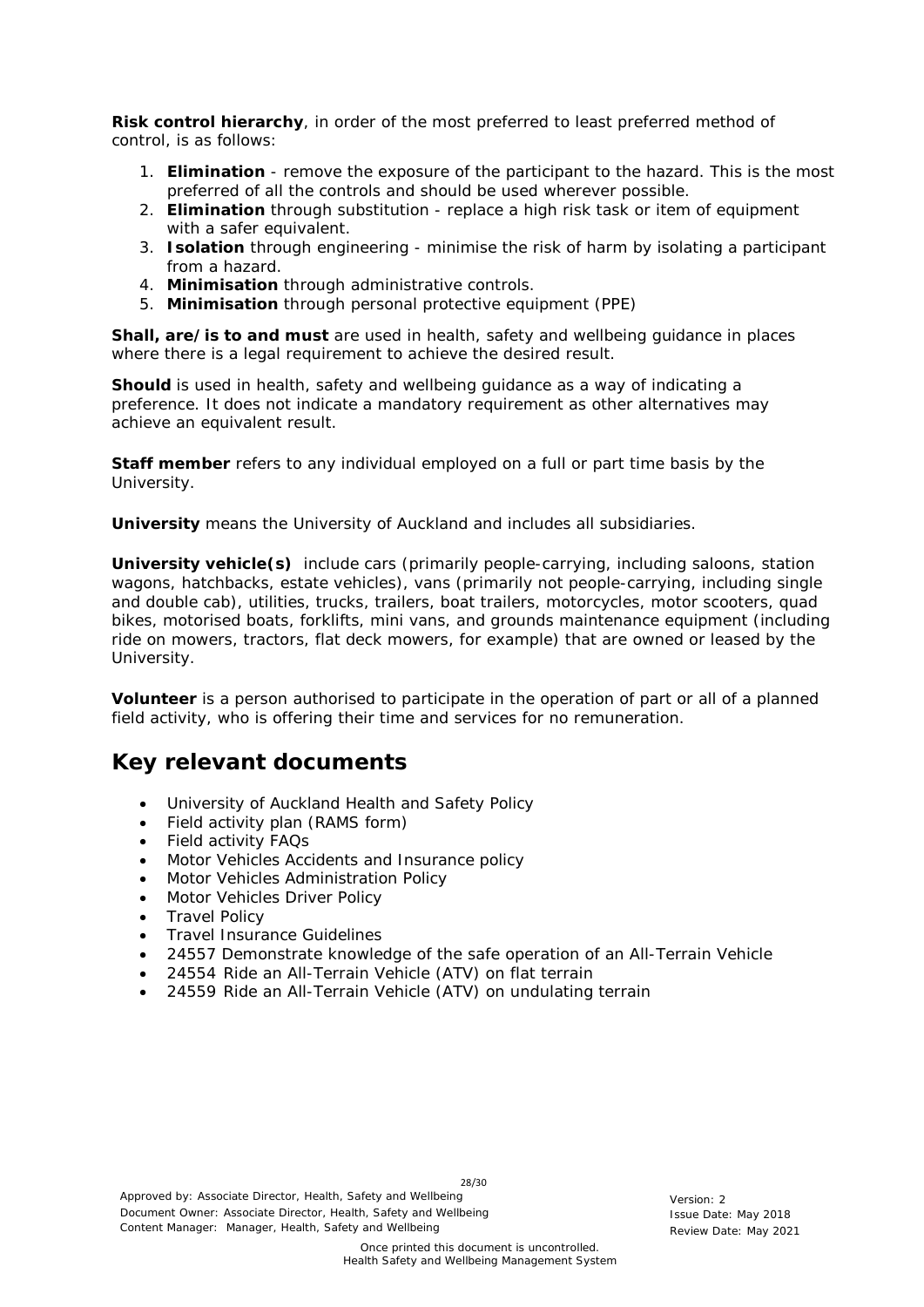# <span id="page-28-0"></span>**APPENDIX 1: FIELD ACTIVITY OVERVIEW**

| When          | What                                                                                                                                                                                                                                                                                                                                                                                                                                                                                                                                                                                                                                                                                     | <b>Who</b>                                                                                                                                                                  |
|---------------|------------------------------------------------------------------------------------------------------------------------------------------------------------------------------------------------------------------------------------------------------------------------------------------------------------------------------------------------------------------------------------------------------------------------------------------------------------------------------------------------------------------------------------------------------------------------------------------------------------------------------------------------------------------------------------------|-----------------------------------------------------------------------------------------------------------------------------------------------------------------------------|
| <b>Before</b> | Field activity plan<br>Hazard identification (P/3.3)<br>Risk assessment (P/3.4)<br>٠<br>Control measures (P/3.3, 3.4)<br>٠<br>Expert review<br>$\bullet$<br>Participant declaration and consent<br>$\bullet$<br>forms<br>Access/permissions (P/3.7)<br>$\bullet$<br>Travel and transport (O/1, Appendix<br>$\bullet$<br>2)<br>Insurance<br>٠<br>Accommodation<br>$\bullet$<br>Weather contingencies<br>٠<br>Equipment (P/3.3.3.7)<br>٠<br>Catering and hygiene (O/6)<br>$\bullet$<br>First aid and other medical supplies<br>$\bullet$<br>(P/3.4.4.4, O/ Appendix 1<br>Communications devices (P/3.4.4.3)<br>$\bullet$<br>Emergency response plan (P/3.4.4.1)<br>Cultural considerations | Field activity leader, deputy field activity<br>leader, with input from:<br>Health, Safety and Wellbeing<br>Service<br>Trained and experienced<br>$\bullet$<br>participants |
|               | Approval (P/3.11)                                                                                                                                                                                                                                                                                                                                                                                                                                                                                                                                                                                                                                                                        | Line manager<br>٠<br>Head of<br>School/Department/Director of<br>Service<br>Dean of faculty (if the activity is<br>$\bullet$<br>assessed as high risk)                      |
|               | Training $(P/3.6)$                                                                                                                                                                                                                                                                                                                                                                                                                                                                                                                                                                                                                                                                       | Relevant participants (as<br>٠<br>identified by the field activity<br>plan)                                                                                                 |
|               | Briefing participants (P/3.8)                                                                                                                                                                                                                                                                                                                                                                                                                                                                                                                                                                                                                                                            | Field activity leader<br>$\bullet$<br>Deputy field activity leader<br>$\bullet$                                                                                             |
| During        | Site instruction<br>Emergency response plan (P/3.4.4)<br>Communications (P/3.4.4.3)<br>Accident/incident reporting (O/8)<br>Approval for personal/downtime<br>activities (O/7)<br>Waste disposal (O/9)<br>٠                                                                                                                                                                                                                                                                                                                                                                                                                                                                              | Field activity leader<br>Deputy field activity leader<br>Trained and experienced<br>participants                                                                            |
| After         | Equipment repaired or replaced and<br>٠<br>returned<br>Incident follow-up<br>Review / evaluation (O/10)<br>$\bullet$                                                                                                                                                                                                                                                                                                                                                                                                                                                                                                                                                                     | Field activity leader<br>Deputy field activity leader                                                                                                                       |

29/30 Approved by: Associate Director, Health, Safety and Wellbeing<br>
Document Owner: Associate Director, Health, Safety and Wellbeing<br>
Issue Date: May 2018 Document Owner: Associate Director, Health, Safety and Wellbeing Content Manager: Manager, Health, Safety and Wellbeing Review Date: May 2021